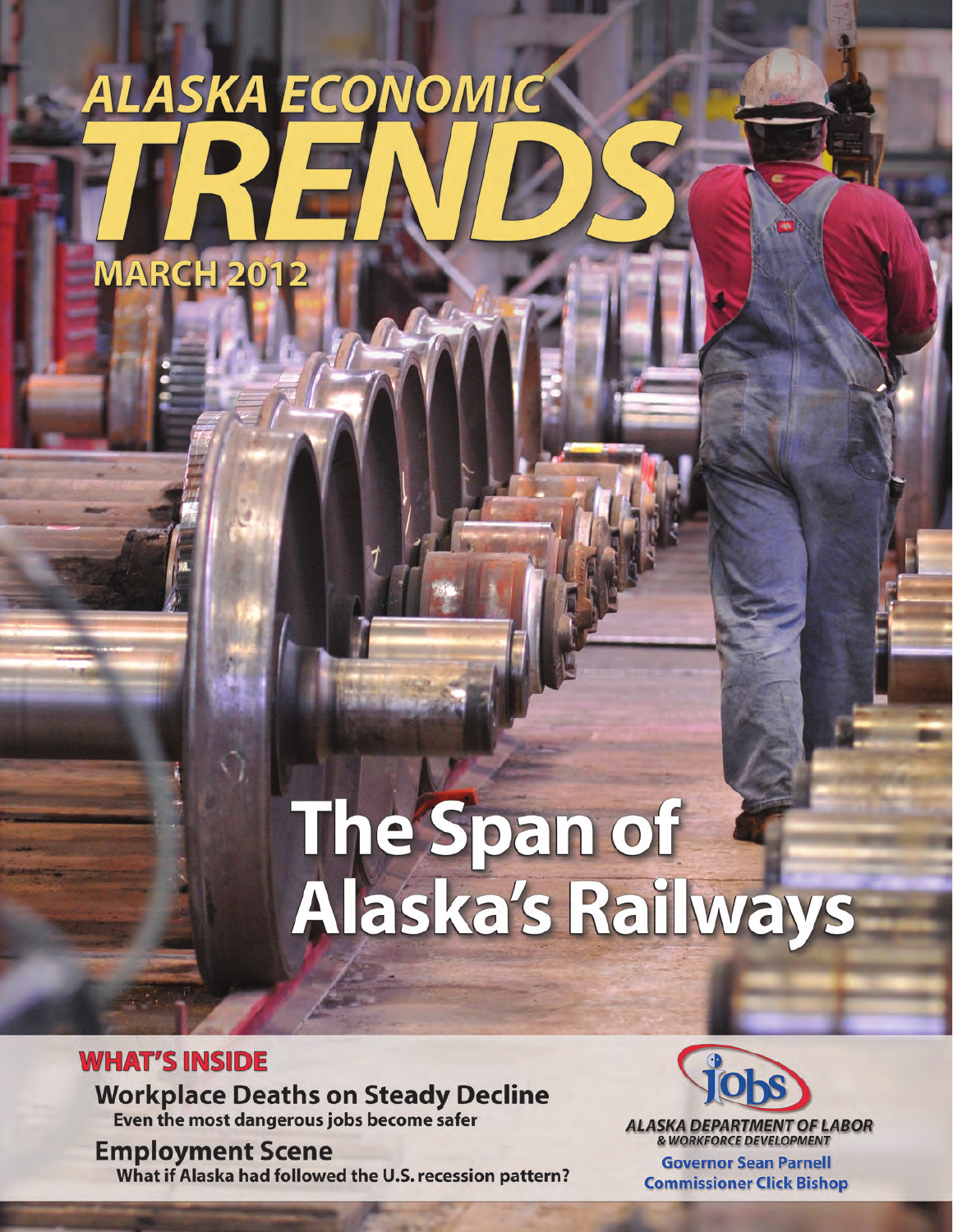



#### **Governor Sean Parnell Commissioner Click Bishop**

**March 2012 Volume 32 Number 3 ISSN 0160-3345**

To contact us for more information, a free subscription, mailing list changes, or back copies, e-mail trends@alaska.gov or call (907) 465-4500.

*Alaska Economic Trends* is a monthly publication dealing with a wide variety of economic issues in the state. Its purpose is to inform the public about those issues.

*Alaska Economic Trends* is funded by the Employment Security Division of the Alaska Department of Labor and Workforce Development. It's published by the Research and Analysis Section.

*Alaska Economic Trends* is printed and distributed by Assets, Inc., a vocational training and employment program, at a cost of \$1.37 per copy.

 Material in this publication is public information, and with appropriate credit may be reproduced without permission.

Cover photo: A worker in the Alaska Railroad wheel shop, courtesy of Alaska Railroad Corporation

On page 4, passengers wait for the train to depart on a trip from Anchorage to Seward. Photo by Ciaran Bohane **Brynn Keith** Director, Administrative Services **Dan Robinson** Chief, Research and Analysis

**Sara Whitney** Editor and Graphics Artist **Sam Dapcevich** Cover Artist

To contact *Trends* authors or request a free electronic or print subscription, e-mail trends@alaska.gov or call (907) 465-4500. *Trends* is on the Web at labor.alaska.gov/trends.

| The Span of Alaska's Railways                                                          | 4  |
|----------------------------------------------------------------------------------------|----|
| Modern transportation, enduring piece of history                                       |    |
| <b>Workplace Deaths on Steady Decline</b><br>Even the most dangerous jobs become safer | 10 |
| Trends Index 2011                                                                      | 15 |
| <b>Employment Scene</b><br>What if Alaska had followed the U.S. recession pattern?     | 16 |

#### *Trends* **Authors**



Caroline Schultz, an Alaska Department of Labor and Workforce Development economist in Juneau, specializes in housing market research. To reach her, call (907) 465-6027 or e-mail her at Caroline. Schultz@alaska.gov.



Sara Verrelli, a research analyst at the Department of Labor in Juneau, manages the Census of Fatal Occupational Injuries and Occupational Safety and Health Statistics federal-state programs. Contact her at (907) 465-4539 or Sara.Verrelli@ alaska.gov.



Dan Robinson is an economist and chief of the Research and Analysis Section at the Alaska Department of Labor and Workforce Development in Juneau. To reach him, call (907) 465-6040 or e-mail him at Dan. Robinson@alaska. gov.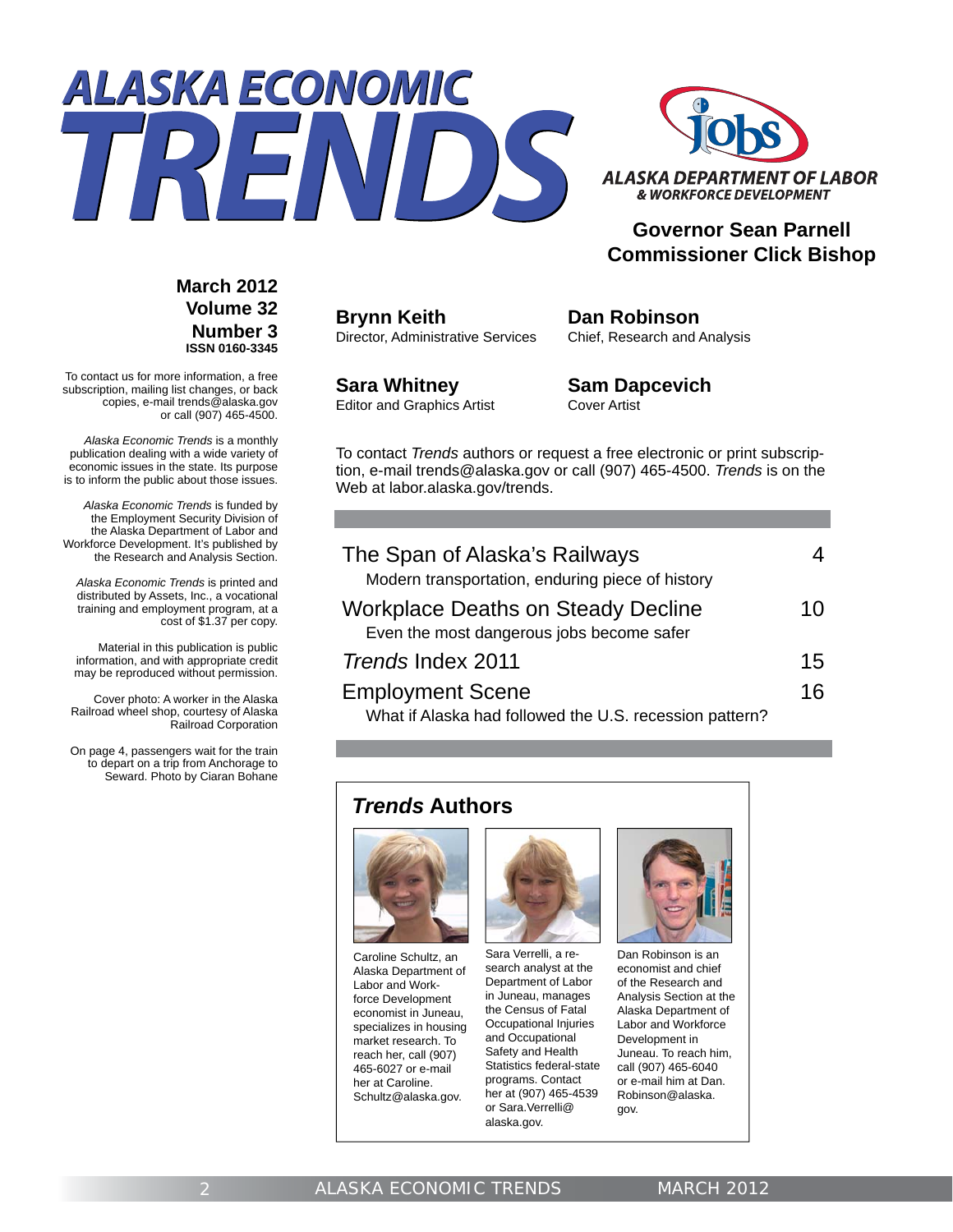### **Railroads helped shape transportation system, cities**



**By Commissioner Click Bishop**

In this month's *Trends* we examine the role railroads have played in Alaska's economic development.

Modern Alaska probably wouldn't exist without the mixed fortunes that have been the Alaska railways. Going back to the early 20th century, railroad transportation has been a key physical connection between the interior and the tidewater ports. An early railroad camp on Ship Creek was the beginning of Anchorage, our largest city.

The Alaska Railroad continues to be an integral piece of our state's transportation system. Over the past century, the railroad's role has evolved including the transition to state ownership in 1984. But it remains a profitable and significant part of the transportation of both natural resources and almost half a million passengers each year.

#### **Making Alaska a safer place to work and live**

Also in this issue, we focus on workplace safety. Although even one accident, injury, or death is one too many, workplace illness and injury rates in Alaska have been dramatically reduced in the last two decades.

The national measure of workplace fatalities is the number per 100,000 workers. The most recent calculation is 5.6 in 2009, down from 31.4 in 1992.

The Governor's Safety and Health Conference will be March 19–21 at the Egan Center in Anchorage. Administered by the Alaska Safety Advisory Council, the conference focuses on safety and health issues. Its training and networking opportunities illustrate a strong commitment and partnership among industry, government, and labor organizations. For more information about the conference, go to Labor.Alaska.Gov.

Young Alaskans also need positive exposure to safety and health. Over the last three years, the Alaska Department of Labor and Workforce Development has made aggressive efforts to provide workplace safety training to more than 12,000 K-12 students throughout Alaska.

With the help of agencies such as the Alaska Highway Safety Office, we are seeing fewer alcohol related fatalities on our roads and highways.

How many of you religiously wear your seatbelts? I often have to look down to see if I buckled up since it's become automatic for me. Our next big challenge is to get people to recognize — and avoid — the dangers caused by distracted driving. Taking even one call on a cell phone is a distraction for a driver, so ask your friends to pull over before taking or placing a call.

There are many opportunities to join forces with the Alaska Department of Labor's Division of Labor Standards and Safety through partnership, cooperative recognition programs like the Safety and Health Achievement Recognition Program and the Voluntary Protection Program, or our free consultation program.

We live and work in some of the most hazardous conditions on the planet, and Alaskans are famous for rugged individualism and toughness: attitudes that can conflict with safety. But we are changing attitudes and developing a culture that makes Alaska a safer place in which to work and live.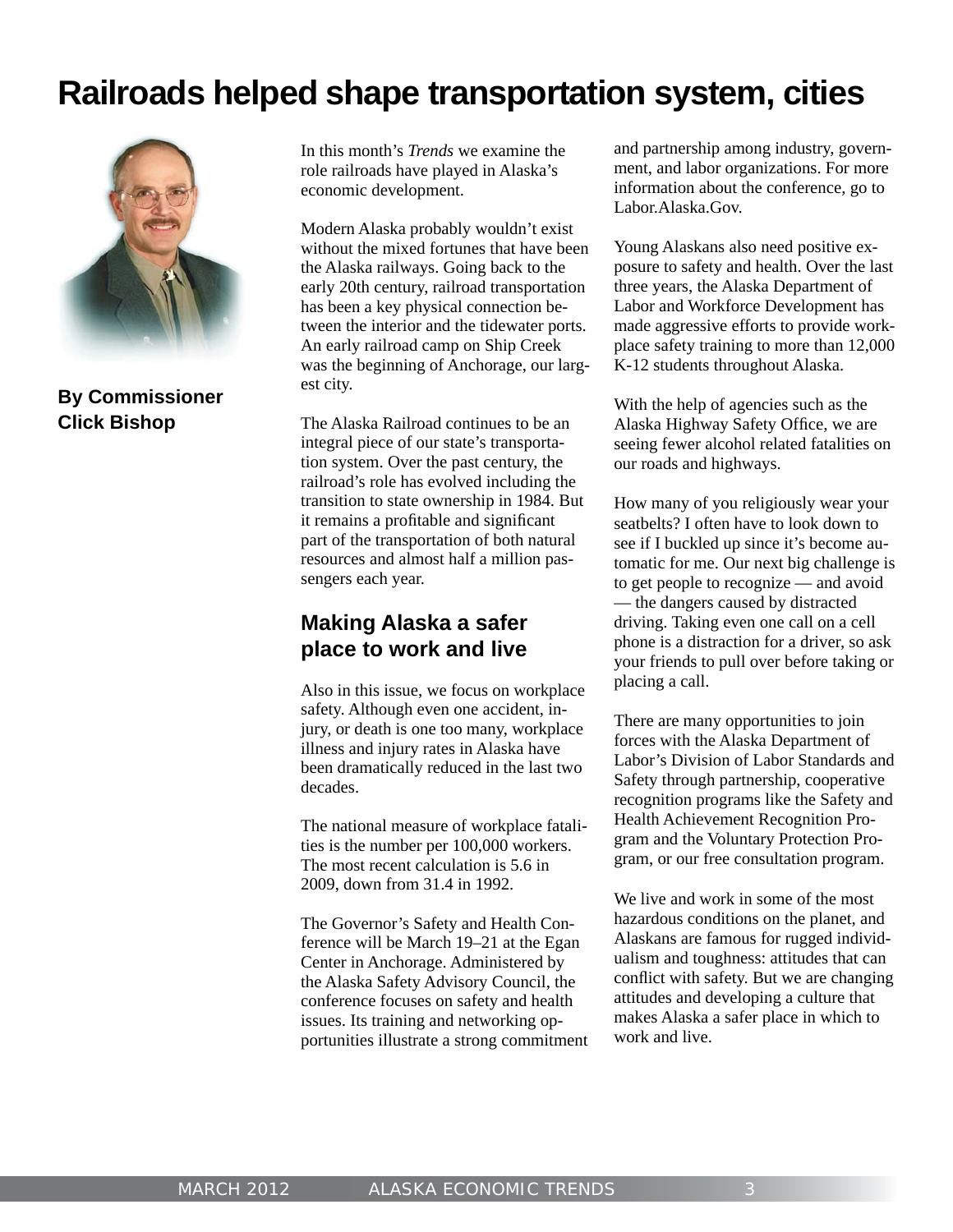## The Span of Alaska's Railways

Modern transportation, enduring piece of history

Ver three-quarters<br>
of a million peo-<br>
ple rode the Alasof a million people rode the Alaska rails in 2011, whether for breathtaking views from the trestles or to hop off the train at a remote flagstop for a hike to the family homestead.

Alaska has just two operating railroads now, but its rich history of rail lines from Nome to Prince of Wales Island helped put the state on track to greater economic development and formation of its major population centers.



*Above, Alaska Railroad's GoldStar service along Turnagain Arm, courtesy of the Alaska Railroad Corporation*

#### **Birth of the rails**

The Second Organic Act of 1912 organized Alaska as a territory. It had a population of around 65,000 that year — just over twice what it was when the United States purchased the land from Russia 45 years prior. The Klondike gold rush had dried up by the turn of the century, and the subsequent rush to Nome had just ended.

The territory had already paid for itself in valuable seal pelts harvested off the Pribilof Islands, and Alaska's canneries were producing up to a quarter of the United States' total canned fish value. But the territory still lacked significant infrastructure connecting tundra to tidewater, and it was an economic hostage to resource rushes and a few Seattle seafood companies. As a young territory in a new century, Alaska was still waiting for its train to come.

Along with granting Alaskans the right to limited self-governance, the Second Organic Act of 1912 directed the president to appoint a commission to assess Alaska's transportation network. The

Alaska Engineering Commission found that based on prior private railroad failures, the small population, and the vast size of the territory, the only feasible interior-to-tidewater railroad in Alaska would be federally financed and operated.

#### **The Alaska Railroad Act**

On March 12, 1914, Congress passed the Alaska Railroad Act, which granted the president the power to build and operate a railroad connecting Alaska's interior to the coast. Nine years later, on July 15, 1923, President Warren G. Harding drove in a golden spike at the Tanana River Bridge to signify the completion of the Alaska Railroad, which runs from Fairbanks to Seward.

Despite its historical significance, the Alaska Railroad — now run by the state of Alaska — is no longer the most important transportation link in Alaska. But before bush pilots and automobiles, there were no alternatives for hauling freight over land. The Alaska Railroad — along with other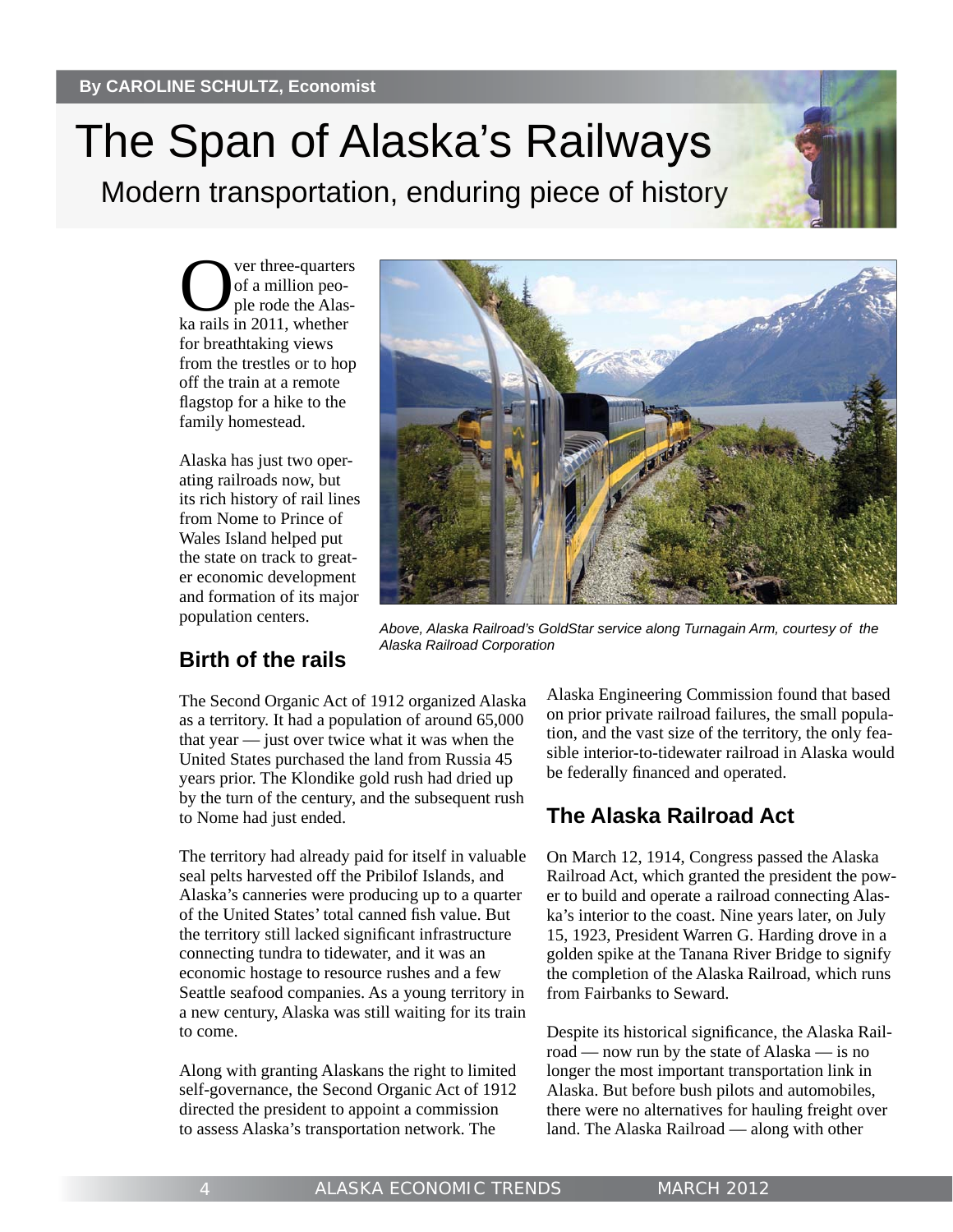**Modern and Select Historic Railroads**

Alaska, 1900 to the present



smaller, mostly defunct rail lines — was instrumental in the development of Alaska, and it is still a major transportation artery in Alaska's most populous region. Hauling both freight and passengers, the Alaska Railroad bills itself as America's last full-service railroad.

#### **Earliest railroads**

The Alaska Railroad was by no means Alaska's first. One hundred years ago, Alaska had around a dozen operating private railroads. Short, narrow gauge tracks were first laid in an unlikely location in the Shumagin Islands off the Alaska Peninsula, near the present-day fishing community of Sand Point, and they serviced one of Alaska's first hard rock mines from 1897 through 1917. (See Exhibit 1.) Other similar, small railroads sprung up all over Alaska around the turn of the 20th century,

usually for the sole purpose of bringing resources from a slightly-inland quarry to a dock where the freight could be loaded on a steamer. Many of these small railroads lacked a locomotive, so freight was hauled down the line by gravity or mules.

#### **White Pass and Yukon**

The Klondike gold rush, which began in 1897, demanded a different kind of railroad. Investors and surveyors had grappled with the inaccessibility of the Yukon from Alaska's inside passage before the rush, but financing and political problems got in the way. The ambiguity of the Alaska-Canada border made things even more difficult, and early investors had a permitting contingency plan in case Skagway was deemed a Canadian port.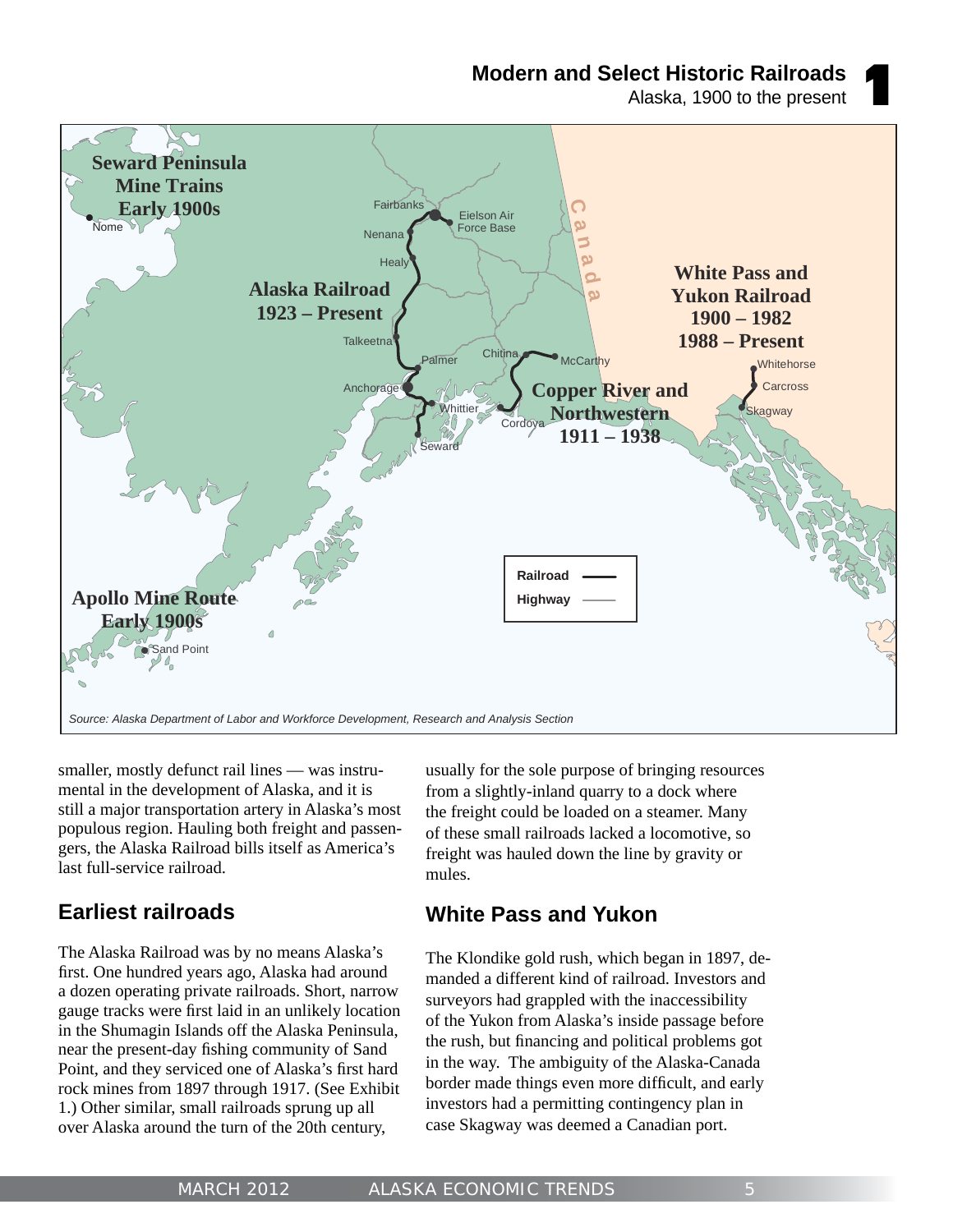Finally, in 1898, construction began in Skagway to link the riches of the Yukon to the tidewater port.

Completed just two years later, the White Pass and Yukon Railroad served as the Yukon's only overland transportation corridor until the opening of the Alaska Highway in 1943.

The White Pass and Yukon Railroad operated until the Yukon mining industry collapsed in 1982, but it reopened in 1988 as a seasonal tourism operation. In 2011, Alaska's oldest major railroad carried more

**Alaska Railroad Employment**<br>1977 to 2010



*Source: Alaska Department of Labor and Workforce Development, Research and Analysis Section*

than  $381,000$  passengers along the first  $67.5$  miles of the original 110-mile line.

#### **Copper River and Northwestern**

When a mountain of copper ore was discovered near the present-day town of McCarthy in 1900, investors hurried to seize control of the minerals and access to the mine. Railroad route decisions could make or break the future of small Alaska cities. Valdez was a possible port, but the high grade at Thompson Pass made the route unpopular with all but the Valdez Chamber of Com-

## **Alaska Railroad Net Profits**<br>1990 to 2010



Note: Profits include net operating income and net real estate and capital investment income. *Source: Alaska Railroad Corporation*

merce. The now-abandoned Gulf of Alaska town of Katalla, which was also home to Alaska's first commercial oil fields, was chosen as the railroad's tidewater terminus. However, a storm washed out Katalla's breakwater and badly damaged the jetty, and with copper ore piling up at the Kennecott Mine, the rail terminus was moved to Cordova.

Construction of the Copper River and Northwestern Railroad, which began in Cordova in 1906, was completed in 1911. The railroad operated for another 28 years, until ore depletion and the Great Depression dried up the Kennecott Mine. The last train left Kennecott in November 1938.

> Construction of the Copper River and Northwestern Railroad cost more than \$20 million, but the railway hauled up to \$300 million in copper ore over its lifetime.

#### **Building the Alaska Railroad**

Several routes for the Alaska Railroad were on the table when the federal government involved itself in railroad building in 1914, after the passage of the Alaska Railroad Act. The possibilities included using the existing Copper River and Northwestern rail for the southern portion.

President Woodrow Wilson and the Alaska Engineering Commission eventually chose a route from Seward to Fairbanks through the Matanuska coal fields, a project with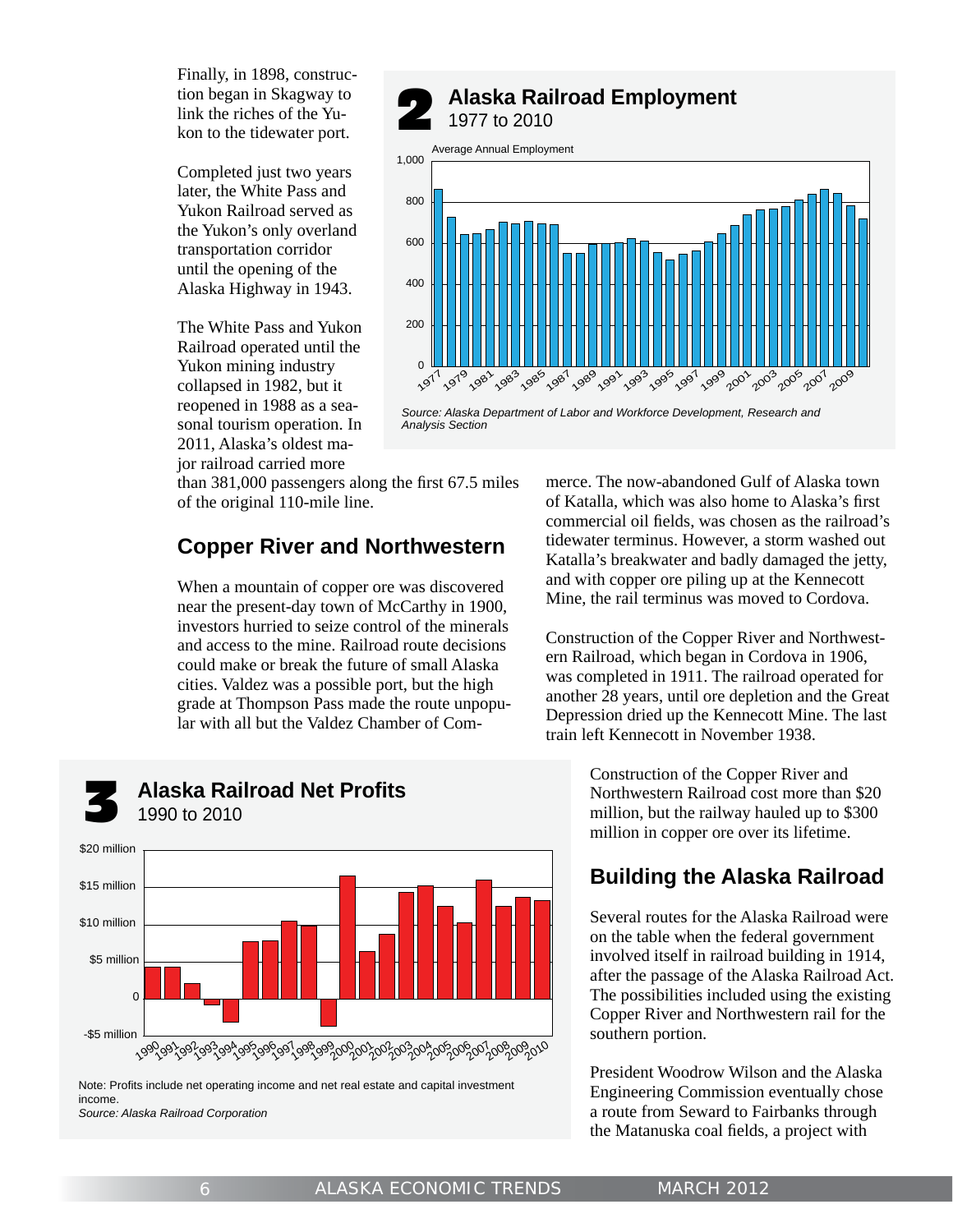staggering logistics. The AEC purchased existing track and equipment when and where possible — usually at pennies on the dollar — such as the 71 miles of track, three locomotives, and nearly 40 cars from the Alaska Northern line out of Seward.

While the railroad was intended to enable economic development in Alaska through access to mineral deposits and water transportation, its construction resulted in significant development as well. Small coal mines opened near Palmer to replace the locomotive coal that was previously shipped from Seattle. Construction workers encountered further coal deposits such as those near Chickaloon and Nenana as it moved farther north into the interior.

\$20 millio

The most important consequence of the railroad construction was development of the Ship Creek railroad construction camp, which AEC later selected as the railroad's permanent headquarters based on its central, coastal location between Seward and Fairbanks and its proximity to Matanuska area coal fields.

When railroad construction began, a tent city sprang up on the Ship Creek flats, populated by thousands of construction workers and eager entrepreneurs. The AEC saw the need to develop an actual town site on higher ground above the Ship Creek flats, and the General Land Office quickly laid out 1,400 lots with space set aside for schools, parks, and public offices. The lots were auctioned off on July 10, 1914, and the AEC managed the town for the next five years. In 1920, the AEC turned the town over to the newly incorporated city of Anchorage.

Building the Alaska Railroad cost around \$60 million, and employed 4,500 workers at its peak. Not just responsible for laying track, the AEC had farreaching powers that included selling town lots, building schools, and managing the massive railroad supply chain that involved running a creamery and cannery car.

#### **Finally, a profi t**

The Alaska Railroad's spending exceeded its revenues during its first 15 years of operation, but in 1938 the railroad turned its first profit and would henceforth remain operationally self-sufficient.

**Yearly Operating Income**<br>Alaska Railroad, 1995 to 2010 \$40 million \$60 million \$80 million \$100 million \$120 million \$140 million \$160 million \$180 million **Passenger Income** Other Operating In Grant Income

*Note: Graph only shows operating income; it excludes nonoperating income such as real estate and capital investment earnings. Source: Alaska Railroad Corporation*

1995 1996 1997 1998 1999 2000 2001 2002 2003 2004 2005 2006 2007 2008 2009 2010 <sup>0</sup>

Freight Incom



The onset of World War II drastically increased the demand for the railroad's services, and the bottleneck and vulnerability risk at the railroad's only deep-water port in Seward spurred the U.S. Army to punch out a cutoff to Whittier, a Kenai Peninsula port in western Prince William Sound. The first train rolled into Whittier in 1943, and with the construction of two new air bases near Anchorage and Fairbanks, the Army routed all of its freight through the new port.

World War II put other pressures on the Alaska Railroad. Labor shortages were rampant as employees left for military service or higher paying jobs. There was also a shortage of rolling stock, or vehicles that can move on a railway. By 1943 the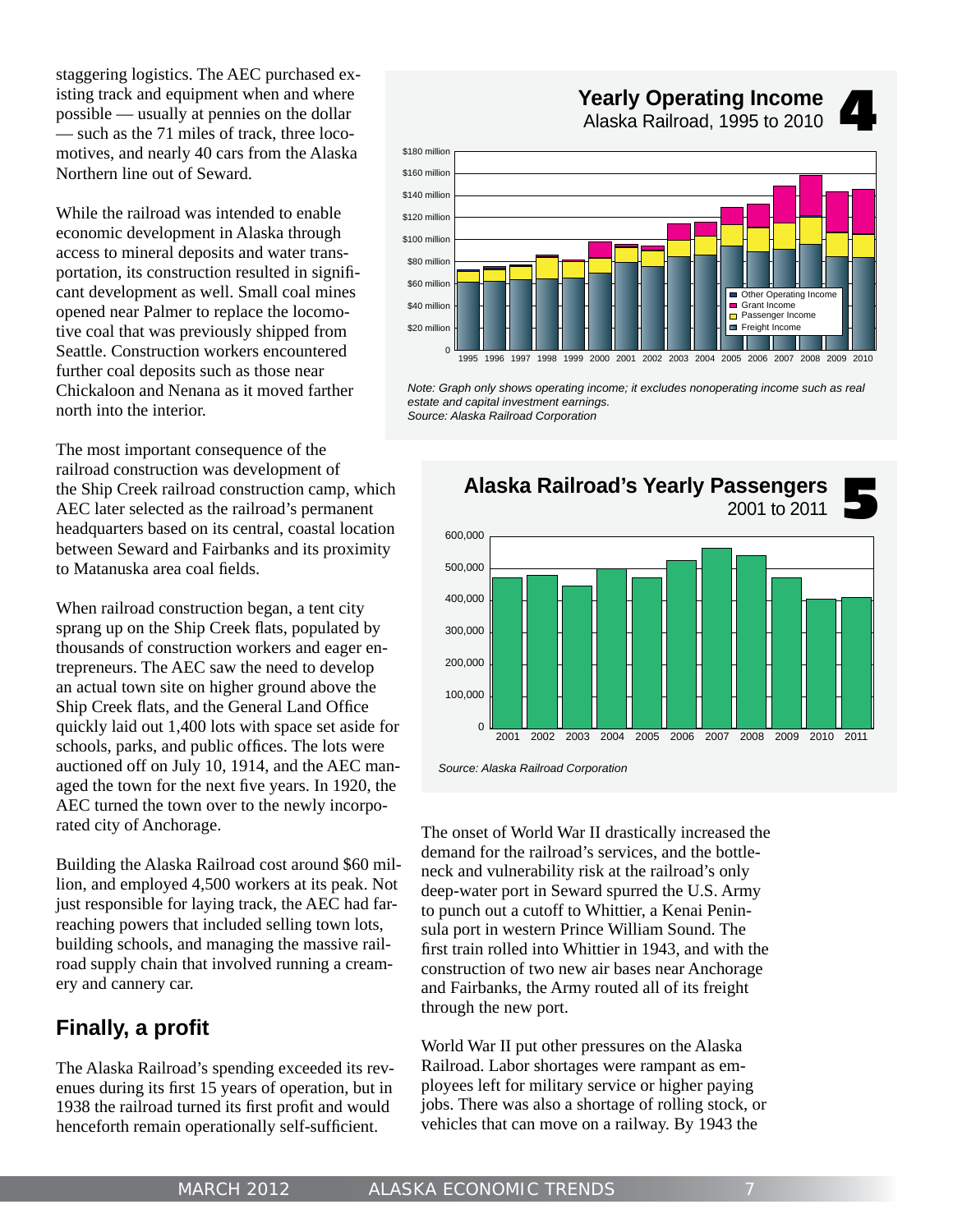



*Source: Alaska Railroad Corporation*

situation was so desperate, and the railroad services so critical, that the Army sent more than 1,100 troops to operate the Alaska Railroad. The wartime labor shortage also prompted the railroad to hire a crew of Athabascan women from Cantwell to work a section of track maintenance.

Aside from its wartime service stint, the early Alaska Railroad actively pursued tourism. Before World War II and the availability of airline and highway access to Alaska, tourists traveled weeks by steamship between Alaska and Lower 48 cities. In the 1930s, it was cheaper to travel from the United States to Europe than to Alaska.

Despite these challenges, in 1923 the Alaska Railroad built and operated a 75-room hotel complete with a pool and three-hole golf course in Curry, a now-abandoned town halfway between Seward and Fairbanks where passengers would spend the night on the two-day trip. The Alaska Railroad also constructed and operated the McKinley Park Hotel, which opened in 1939 and operated one year before the U.S. Army took it over to use as a relaxation stop for Alaska-based soldiers.

#### **The modern railroad**

The 1964 earthquake was a major setback for the Alaska Railroad, which sustained an estimated \$30 million in damages — mostly near Seward, Whittier, and Anchorage. Particularly debilitating to recovery was the fact that the routes to Anchorage from both Seward and Whittier were

impassible for weeks, which hampered aid shipments across Southcentral Alaska.

The railroad soon enjoyed another boom following the discovery of massive quantities of oil at Prudhoe Bay and the rush to build the pipeline. Much of the gravel used to construct the Dalton Highway between Fairbanks and Deadhorse was shipped on the Alaska Railroad. Once the highway was complete, the railroad shipped pipe to Fairbanks where it was loaded into trucks and driven up the haul road. During the mid-1970s, the railroad workforce grew to more than 1,000.

#### **Transfer to state ownership**

After pipeline construction ended in 1977, the Federal Railroad Administration sought to transfer ownership of the Alaska Railroad to the state. Following the pipeline boom, railroad employment declined through the end of the 1970s. (See Exhibit 2.)

In 1983, while the United States was in a recession but Alaska's economy thrived due to high oil prices, President Ronald Reagan authorized the transfer of the railroad to the state of Alaska. The railroad was to be state-owned and administered by the quasi-public Alaska Railroad Corporation, a seven-member board appointed by the governor. Alaska paid \$22.3 million for 655 miles of track, 38,000 acres of land and right-of-way, 1,545 units of rolling stock, and four railroad terminals. Alaska formally took control of the Alaska Railroad in July 1984.

Under new management, the Alaska Railroad pursued ambitious plans to increase passenger and freight traffic as well as cut costs. By the end of the decade, it had increased shipments of pipe for oilfields and began shipping logs from the interior and the Matanuska-Susitna area. The Usibelli Coal Mine in Healy started shipping coal to Seward for a new contract with a South Korean firm. Tourism began to rebound, and a new depot went up at Denali National Park. The railroad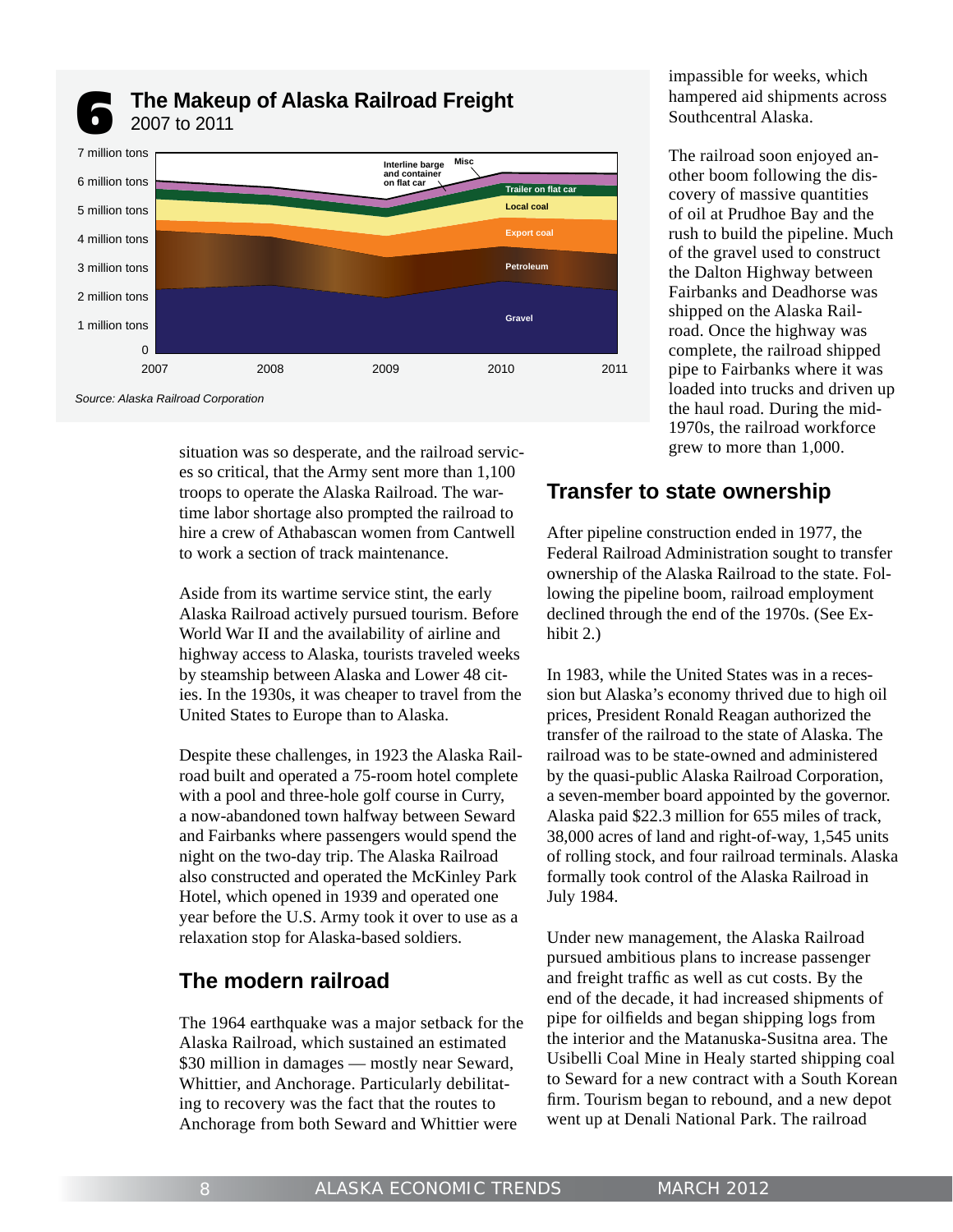purchased new passenger cars for daily express trains between Anchorage and Fairbanks.

Despite some early successes, the first years of state ownership of the railroad were fraught with challenges. Car derailments, chemical spills, floods, track washouts, and harsh winters kept costs high for the new corporation and meant railroad profits were volatile.

The economic downturns in Alaska in the late 1980s and in the Lower 48 in the early 1990s hurt both passenger and freight traffic on the Alaska Railroad. Its average annual employment dropped 22 percent between 1984 and 1987, and 16 percent between 1992 and 1995. The railroad's unpopularity came to a head in 1996, when the Alaska Legislature passed a bill to appraise it for sale, although Gov. Tony Knowles ultimately vetoed the bill.

#### **Twists and turns**

Though the Alaska Railroad Corporation's first 20 years were marred by a few growing pains, it has turned a profit each year since 2000. (See Exhibit 3.) The railroad began to qualify for federal grants in 1996 and used the funding to renovate and maintain dilapidated lines.

In 2000, the Alaska Railroad partnered with a Lynden Transport subsidiary to provide rail-barge services in Seward and Whittier, which substantially increased northbound freight traffic. Revenues from freight topped \$70 million in 2000 and peaked at \$96 million in 2008. (See Exhibit 4.)

Passenger traffic increased by nearly 20 percent between 2001 and its 2007 peak of 563,491, as the railroad made improvements to passenger facilities and implemented an online reservation system. (See Exhibit 5.) Between 1996 and 2007, annual Alaska Railroad employment grew at an average of 4 percent each year.

But the Alaska Railroad's 12-year employment growth streak quickly came to a halt at the onset of the national recession in late 2007. Railroad passenger counts fell 4 percent in 2008, 13 percent in 2009, and 14 percent in 2010 as the depressed Lower 48 economy dampened tourism. Passenger revenue declined 13 percent, or \$3 million, between 2008 and 2009.

Freight traffic also took a hit as Alaska's economy felt the ripples from the national recession. Gravel shipments, which are the railroad's greatest by tonnage, dropped as construction slowed in-state.

The Alaska Railroad took another major blow in 2009 when the Flint Hills refinery in North Pole closed a jet fuel processing unit because of lower demand at the Ted Stevens Anchorage International Airport, a result of the global recession. The refinery was one of the railroad's largest freight customers, and the shutdown had serious consequences. The number of fuel cars shrunk from 80 to 40 a day, and freight revenues fell by 12 percent, or \$11 million, between 2008 and 2009.

In reaction to the loss of freight and passenger traffic, the Alaska Railroad announced it would lay off up to 20 percent of its workforce in 2009. Between 2008 and 2010, it shed 124 jobs. Severe cost reductions shrunk operating expenses by 11 percent in 2009, which allowed the corporation to earn a \$13.9 million profit in 2009.

#### **Railroad keeps its niche**

Though Alaska Railroad employment was still at a decade low in 2010, there was a light at the end of the tunnel. The number of passengers grew slightly in 2011 as tourism rebounded, with 5,000 more passengers than there were in 2010. Freight tonnage totaled 6.3 million in both 2010 and 2011, up from 2009's 5.4 million tons. Record-level coal exports from the Usibelli Coal Mine were a major factor in the increase.

While local coal shipments have remained mostly flat — around three-quarters of a million tons coal for export has increased from 363,000 tons in 2007 to more than 1 million tons in 2010 and 2011. Coal now accounts for a third of total freight tonnage. (See Exhibit 6.)

The Alaska Railroad has weathered both boom and bust and continues to be a key piece of an intermodal transportation network in a state where transportation infrastructure is dear. The corporation estimates that its gravel freight service alone saves Alaska's highway network 192,000 one-way truck trips each summer. About four trains per week haul coal from Healy to Seward, which would be an unwelcome addition to the slow progression of motor homes along the Seward Highway if trucked instead.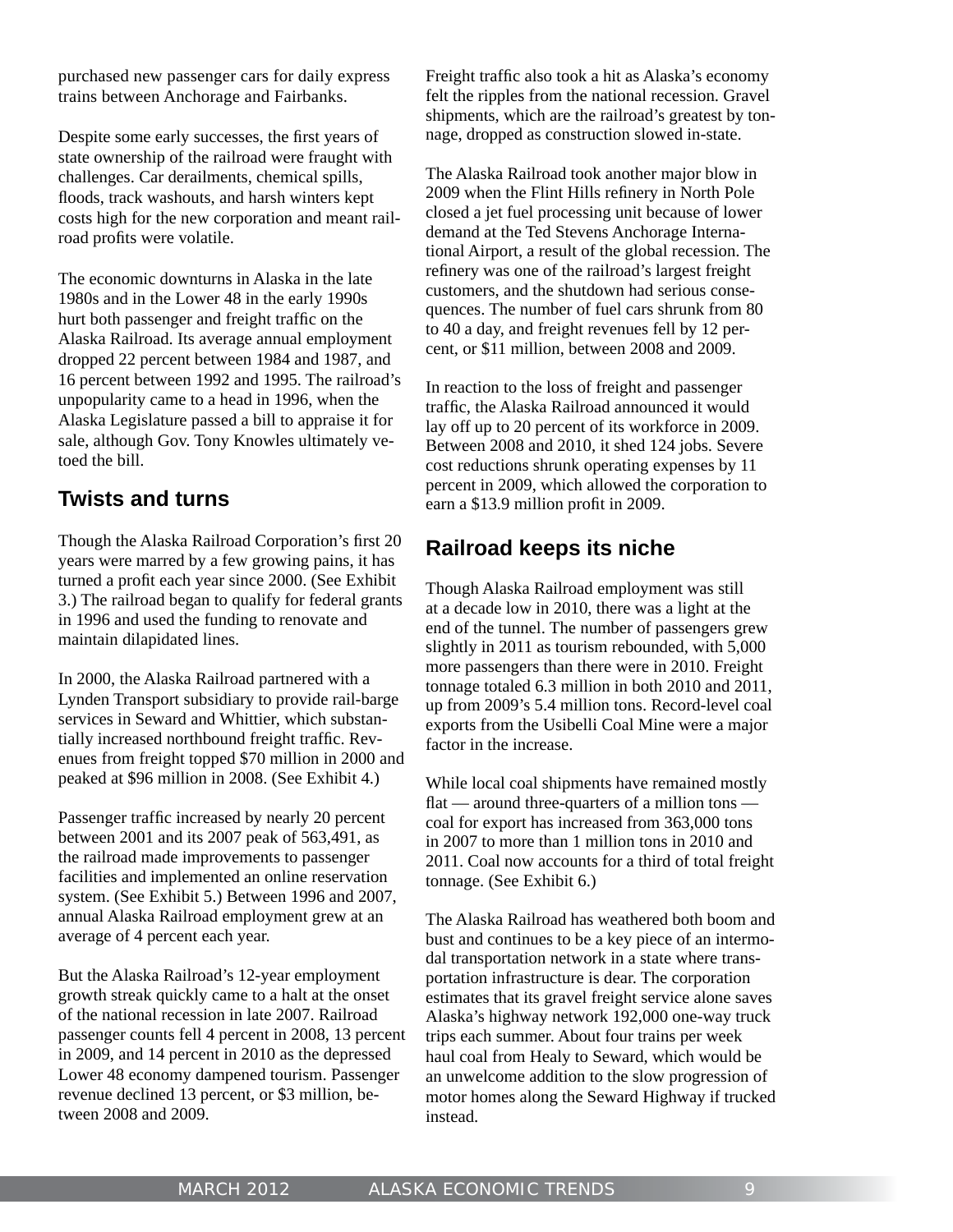## Workplace Deaths on Steady Decline

Even the most dangerous jobs become safer

Alaska's workplace fatality rate has<br>always been high compared to the<br>rest of the United States — not a always been high compared to the rest of the United States — not a surprise when you consider the extreme conditions many Alaska workers face and the challenges of getting around the state.

Alaska's isolated, remote communities require different modes of transportation, so aircraft travel is more common here and because of the weather and terrain, it's also more dangerous. Commercial fishing, a notoriously hazardous occupation, is also a much larger part of the economy in Alaska than it is in the Lower 48.

Though Alaska's fatality rate remains higher than that of the nation as a whole, the state's rate has dropped considerably since 1992, when the U.S. Bureau of Labor Statistics implemented the Census of Fatality Occupational Injuries program to begin measuring and studying these deaths. (See Exhibit 1 and the box below.)

#### **Total injuries and the fatality rate**

Workplace fatalities are measured by the number of deaths per 100,000 workers. In Alaska, that



*Research and Analysis Section; and U.S. Bureau of Labor Statistics*

rate was 5.6 in 2009, the most recent year for which the rate has been calculated. (See Exhibit 2.) In contrast, the fatality rate was 31.4 in 1992.

Alaska's workplace fatalities have continued to decline even as overall employment increased 31 percent, from 247,000 jobs in 1992 to 324,000 in 2010. One possible explanation for the decline in workplace fatality rates is the growth and

#### **Census of Fatal Occupational Injuries keeps precise, detailed statistics**

The Bureau of Labor Statistics began conducting annual surveys in 1972 to estimate injuries, illnesses, and fatalities at work. Subsequent analyses showed traumatic occupational fatalities were underreported, and widely varying estimates raised concern about using a sampled survey to estimate deaths. In response, BLS and state agencies developed the Census of Fatal Occupational Injuries, implementing it in all 50 states and the District of Columbia in 1992.

CFOI maintains a complete count of worker fatalities and analyzes them in detail. The program relies primarily on death certificates, newspaper articles, reports from federal and state agencies, and workers' compensation records. It includes employer characteristics, fatality details, and demographic information about the deceased while keeping any identifying information confidential. Because these data are so specific, they're especially useful to policy makers, researchers, concerned employers and workers, unions, trade organizations, and safety equipment manufacturers.

CFOI records any job-related death in Alaska, even if the worker was not a resident or didn't work for an Alaska company. These deaths include homicides, suicides, transportation accidents, contact with objects, falls, and exposure to harmful substances. Natural deaths that happen at work, such as heart attacks, are not part of the record.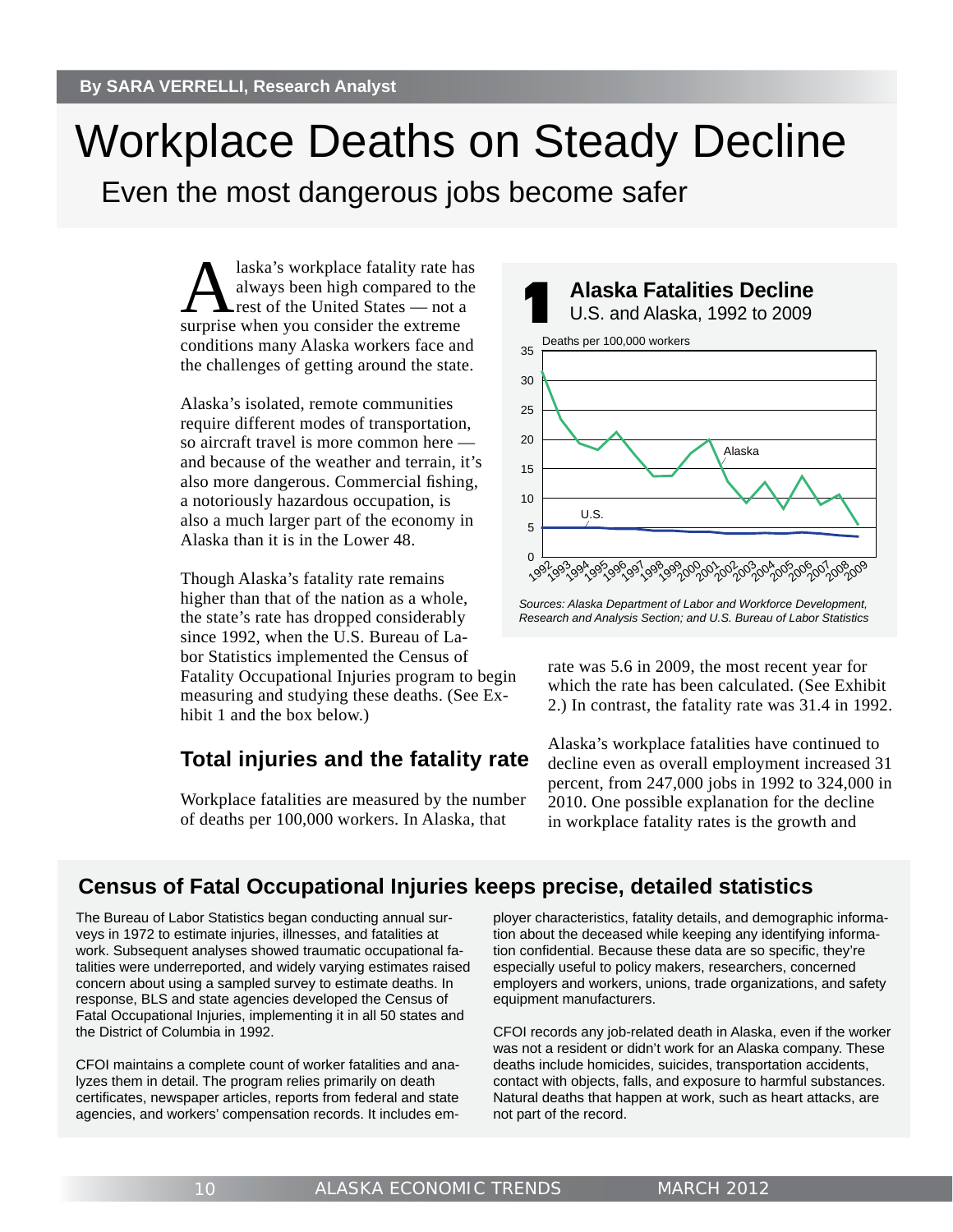

## **Rates by State**<br> **Deaths on the job**

|                      | Deaths per<br>100,000 workers |         |  |  |
|----------------------|-------------------------------|---------|--|--|
| <b>State</b>         | 20091                         | 2004-08 |  |  |
| New Hampshire        | 0.9                           | 1.9     |  |  |
| Rhode Island         | 1.5                           | 1.3     |  |  |
| Delaware             | 1.9                           | 2.6     |  |  |
| Connecticut          | 2.0                           | 2.3     |  |  |
| Hawaii               | 2.1                           | 3.3     |  |  |
| Massachusetts        | 2.2                           | 2.2     |  |  |
| Nevada               | 2.2                           | 4.5     |  |  |
| <b>New York</b>      | 2.2                           | 2.6     |  |  |
| Michigan             | 2.3                           | 2.7     |  |  |
| Minnesota            | 2.4                           | 2.8     |  |  |
| Maryland             | 2.5                           | 3.0     |  |  |
| Washington           | 2.5                           | 2.7     |  |  |
| California           | 2.6                           | 2.7     |  |  |
| New Jersey           | 2.6                           | 2.5     |  |  |
| Georgia              | 2.8                           | 4.5     |  |  |
| Maine                | 2.8                           | 2.9     |  |  |
| Ohio                 | 2.8                           | 3.2     |  |  |
| Arizona              | 2.9                           | 3.4     |  |  |
| <b>Illinois</b>      | 2.9                           | 3.2     |  |  |
| Vermont              | 2.9                           | 2.8     |  |  |
| Pennsylvania         | 3.1                           | 3.9     |  |  |
| Florida              | 3.2                           | 4.3     |  |  |
| North Carolina       | 3.3                           | 4.0     |  |  |
| Virginia             | 3.3                           | 4.3     |  |  |
| Colorado             | 3.4                           | 4.9     |  |  |
| Wisconsin            | 3.4                           | 3.4     |  |  |
| <b>U.S. Average</b>  | 3.5                           | 4.0     |  |  |
| Oregon               | 3.9                           | 3.7     |  |  |
| Utah                 | 3.9                           | 4.9     |  |  |
| District of Columbia | 4.0                           | 3.7     |  |  |
| South Carolina       | 4.0                           | 5.5     |  |  |
| Alabama              | 4.3                           | 5.5     |  |  |
| Idaho                | 4.3                           | 5.0     |  |  |
| Tennessee            | 4.5                           | 5.2     |  |  |
| Texas                | 4.6                           | 4.5     |  |  |
| Indiana              | 4.7                           | 4.8     |  |  |
| <b>New Mexico</b>    | 5.2                           | 5.4     |  |  |
| Oklahoma             | 5.3                           | 5.9     |  |  |
| Alaska               | 5.6                           | 10.8    |  |  |
| lowa                 | 5.6                           | 5.3     |  |  |
| Missouri             | 5.6                           | 5.7     |  |  |
| West Virginia        | 5.7                           | 7.8     |  |  |
| Kansas               | 5.8                           | 5.8     |  |  |
| South Dakota         | 5.9                           | 6.8     |  |  |
| Kentucky             | 6.0                           | 6.6     |  |  |
| Nebraska             | 6.2                           | 5.4     |  |  |
| Mississippi          | 6.3                           | 7.5     |  |  |
| Arkansas             | 6.4                           | 6.3     |  |  |
| Wyoming              | 7.5                           | 15.0    |  |  |
| North Dakota         | 7.9                           | 7.7     |  |  |
| Louisiana            | 8.0                           | 6.5     |  |  |
| Montana              | 12.1                          | 9.2     |  |  |

1 Most recent rates available *Source: U.S. Department of Labor, Bureau of Labor Statistics, in cooperation with state and federal agencies, Census of Fatal Occupational Injuries*

**Number of Deaths on the Job**<br>Alaska, 1992 to 2010



*Sources: Alaska Department of Labor and Workforce Development, Research and Analysis Section; and the U.S. Bureau of Labor Statistics*

maturation of the Alaska economy. The state has gained more than 70,000 jobs since 1992, and most of the growth has been in the service sectors, where workplace fatalities are much less common.

Deaths on the job in the nation as a whole have remained largely stable since 1992, declining slightly in the last few years. Overall, the U.S. fatality rate has ranged from four to five deaths per 100,000 workers since 1992, reaching its lowest rate of 3.5 in 2009.

#### **Characteristics of the workers**

The overwhelming majority of those who lose their lives on the job are male — 94.9 percent of 39 total fatalities in 2010. (See Exhibits 3 through 5.) This is because men tend to dominate the more dangerous industries such as logging, commercial fishing, and construction.

Among racial and ethnic groups, 74.4 percent of fatalities were among white, non-Hispanic workers, and 12.8 percent were Alaska Native or American Indian.

Deaths were also most common among those in their prime working years — ages 35 to 54 — at 46.2 percent, followed by those aged 25 to 34, at 20.5 percent.

Although self-employed workers were about 6 percent of the state's workforce, they made up 20.5 percent of workplace fatalities. The higher fatality rate among the self-employed is primarily due to deaths in seafood harvesting.

#### **Highest fatalities by industry**

Historically, the highest workplace death rates in Alaska have been in air transportation and seafood harvesting. Fatalities are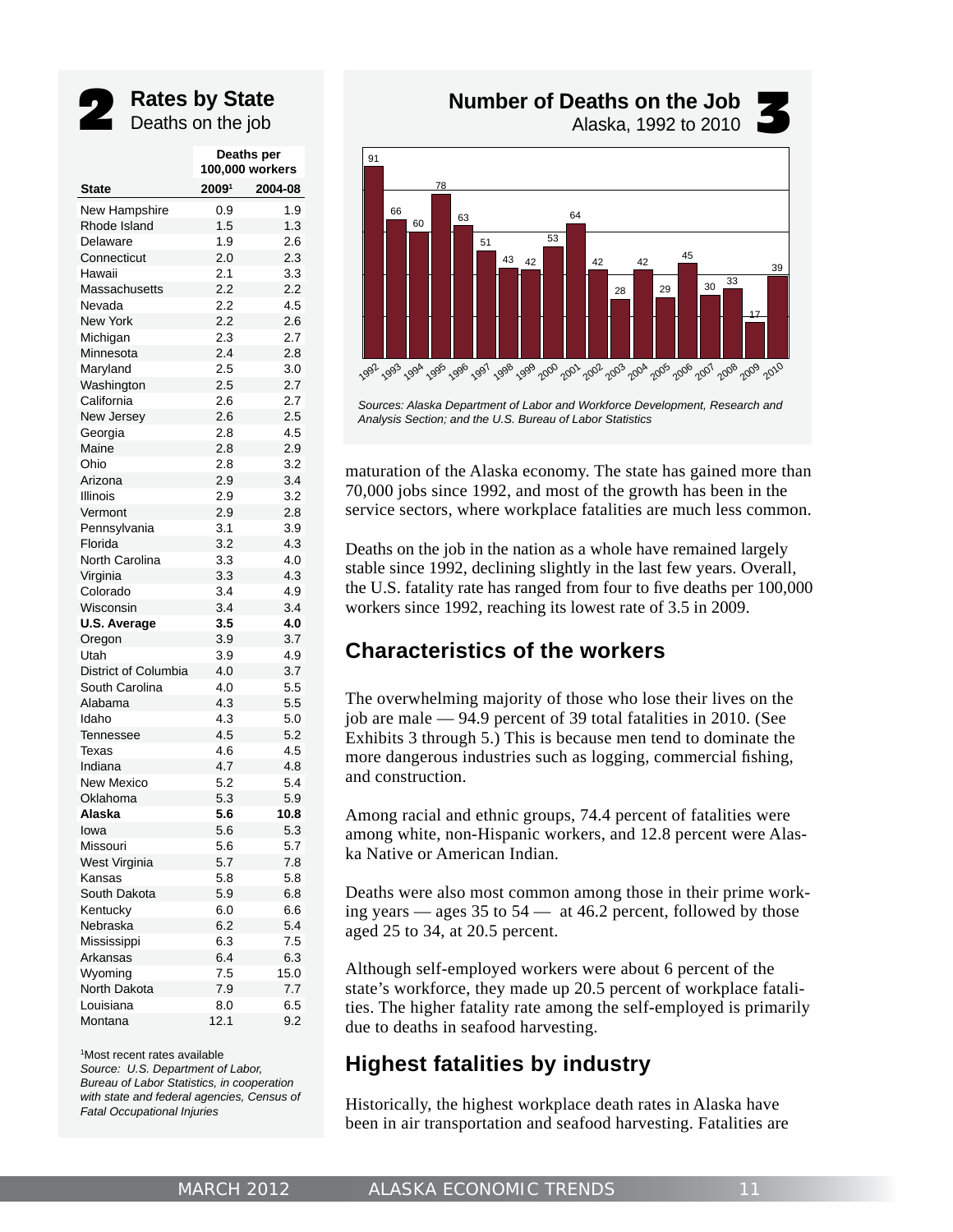

**Total Fatalities**<br>1992 to 2010

| Year | Alaska | United<br><b>States</b> |
|------|--------|-------------------------|
| 1992 | 91     | 6,217                   |
| 1993 | 66     | 6,331                   |
| 1994 | 60     | 6,632                   |
| 1995 | 78     | 6,275                   |
| 1996 | 63     | 6,202                   |
| 1997 | 51     | 6,238                   |
| 1998 | 43     | 6,055                   |
| 1999 | 42     | 6,054                   |
| 2000 | 53     | 5,920                   |
| 2001 | 64     | 5,915                   |
| 2002 | 42     | 5,524                   |
| 2003 | 28     | 5,575                   |
| 2004 | 42     | 5,764                   |
| 2005 | 29     | 5,734                   |
| 2006 | 45     | 5,840                   |
| 2007 | 30     | 5,657                   |
| 2008 | 33     | 5,214                   |
| 2009 | 17     | 4,551                   |
| 2010 | 39     | 4.547                   |
|      |        |                         |

*Sources: Alaska Department of Labor and Workforce Development, Research and Analysis Section; and U.S. Bureau of Labor Statistics*

also typically high in the construction industry, in which they rose to a high of 10 in 2010, or 25.6 percent of all workrelated fatalities. (See Exhibit 6.) Nationally, construction fatalities declined by 10 percent between 2009 and 2010, but the construction industry still has the highest rate of workplace deaths in the nation.

#### **Air travel**

Alaska's air transportation industry, which includes commercial air taxi and helicopter services, accounted for 13 percent of all worker fatalities in Alaska in 2010, and 50 percent of

transportation-related deaths. This was a major departure from the rest of the nation, where only 1 percent of workplace deaths were in air transportation the same year.

Alaska pilots are known for the danger and scope of their work. Because 82 percent of Alaska communities aren't accessible by road, the state has grown a large aviation network whose 10,000 pilots operate in 700 registered airports and 1,200 air strips in more than 3 million square miles.

Flying into these remote and isolated locations can be fraught with hazards, including unpredictable and harsh weather. Despite these challenges, aviation fatalities in the state fell to their lowest level in 2005 and have remained low. (See Exhibit 7.)

The decrease in deaths may be partly due to safety improvements by the Federal Aviation Administration, the pilots themselves, and other public and private aviation agencies. One example is the Alaska Capstone Program, which uses new technology to improve instrumentation on aircrafts and on the ground. Other aviation safety programs include the Medallion Foundation Five Star Shield Program and the Circle of Safety Program, which focuses on educating passengers.

#### **Seafood harvesting**

Some of Alaska's highest numbers of workplace deaths have been in seafood harvesting — 275 deaths since 1992, or 30 percent of the total.

Seafood harvesting has always been one of Alaska's most dangerous industries. Fishermen are exposed to some of the harshest working conditions in the world — rough seas, extreme cold, ice, darkness, and high winds. Popular reality television shows such as The Deadliest Catch have boosted the industry's notoriety. However, despite its reputation, Alaska's fishing industry has im-

**Deceased Worker Characteristics**<br>All Alaska industries, 2010

|                                                                                                                     | <b>Total deaths</b>        | <b>Percent</b>                                    |
|---------------------------------------------------------------------------------------------------------------------|----------------------------|---------------------------------------------------|
| Total:                                                                                                              | 39                         | 100.0%                                            |
| Employee status:<br>Wage and salary workers<br>Self-employed                                                        | 31<br>8                    | 79.5%<br>20.5%                                    |
| Gender:<br>Men<br>Women                                                                                             | 37<br>2                    | 94.9%<br>5.1%                                     |
| Age:<br>20 to 24 years<br>25 to 34 years<br>35 to 44 years<br>45 to 54 years<br>55 to 64 years<br>65 years and over | 5<br>8<br>9<br>9<br>5<br>3 | 12.8%<br>20.5%<br>23.1%<br>23.1%<br>12.8%<br>7.7% |
| Race or ethnic origin:<br>White, non-Hispanic<br>Black, non-Hispanic<br>American Indian, Aleut, Eskimo<br>Asian     | 29<br>5                    | 74.4%<br>12.8%                                    |

Notes: May include volunteers and other workers receiving compensation. Includes paid and unpaid family workers, and may include owners of incorporated businesses or members of partnerships. Totals for major categories may include subcategories not shown separately. Percentages may not sum to their totals because of rounding. A dash means data are unavailable or too small to publish due to confidentiality requirements.

*Sources: Alaska Department of Labor and Workforce Development, Research and Analysis Section; and U.S. Bureau of Labor Statistics*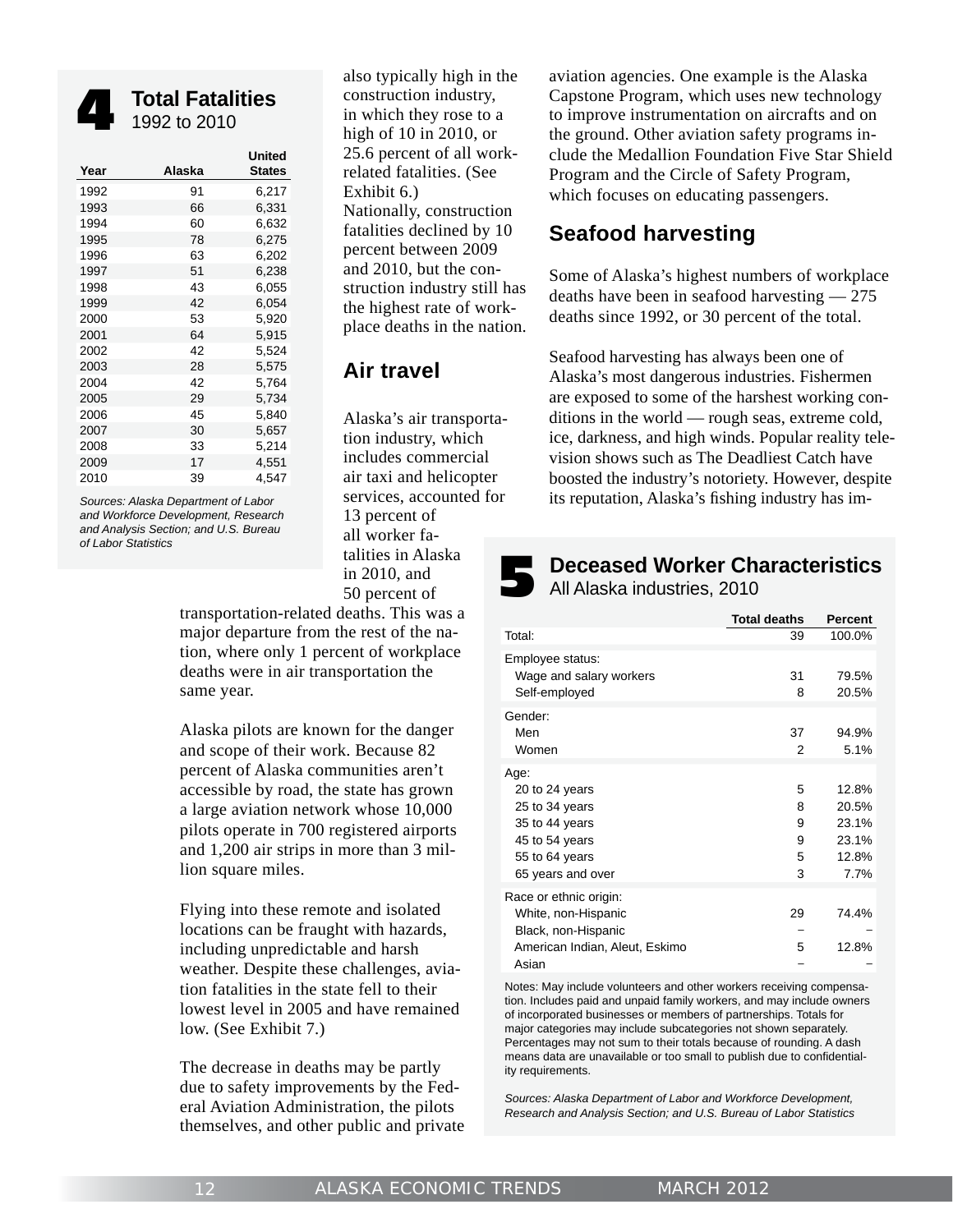proved its safety record, with its number of fatalities falling from  $12$  in 1992 to five in 2010.

A variety of programs have likely contributed to the reduction in deaths, particularly individual fishing quotas for halibut and black cod (1995), some pollock, and the Bering Sea-Aleutian Islands crab rationalization program  $(2005)$ . Before IFQs, fishing was literally a race to get as many fish as possible during short, derby-style openings, often in the middle of winter and regardless of conditions.

Congress enacted the Commercial Fishing Vessel Safety Act of 1988, which required fishing vessels to carry specific safety, survival, and firefighting equipment starting in 1990. The act also required emergency drills and firstaid training for crew members.

Industry groups such as the Alaska Marine Safety Education Association also educate commercial fishermen about safety and the causes of fishing-related injuries and deaths. AMSEA emphasizes survival skills and practices with fishermen using equipment that would be used in an emergency.

A Coast Guard program called the Alternate Compliance Safety Agreement focuses on the Bering Sea-Aleutian Island trawl fleet that fishes for cod and sole. ACSA requires vessel inspections to improve hull and material condition, updated vessel stability guidance, additional lifesaving and firefighting capabilities, and demonstration of emergency drills by crew.

#### **The most hazardous jobs**

In general, fatal injuries in Alaska are common among occupations that require manual labor — workers in construction, mining, and oil and gas accounted for 26 percent of workplace deaths in 2010. These workers are



**Workplace Fatalities by Type**<br>Alaska, 1992 to 2010





*Sources: Alaska Department of Labor and Workforce Development, Research and Analysis Section; and the U.S. Bureau of Labor Statistics*



*Research and Analysis Section; and the U.S. Bureau of Labor Statistics*

much more likely to be in danger of falling, being caught in operating equipment or machinery, contacting electricity, and drowning.

Another 18 percent who died were aircraft pilots, and 10 percent were fishermen. The other occupations with

|                                                      | 1992 | 1993 | 1994 | 1995 | 1996                     | 1997 | 1998            | 1999 | 2000 | 2001 | 2002                     | 2003 | 2004              | 2005                     | 2006 | 2007 | 2008 | 2009                     | 2010 |
|------------------------------------------------------|------|------|------|------|--------------------------|------|-----------------|------|------|------|--------------------------|------|-------------------|--------------------------|------|------|------|--------------------------|------|
| Total                                                | 91   | 66   | 60   | 78   | 63                       | 51   | 43              | 42   | 53   | 64   | 42                       | 28   | 42                | 29                       | 45   | 30   | 33   | 17                       | 39   |
| Transportation                                       | 69   | 47   | 30   | 67   | 51                       | 33   | 30              | 31   | 39   | 48   | 30                       | 13   | 31                | 21                       | 25   | 17   | 23   | 9                        | 24   |
| Assaults/violence                                    | 4    | 12   | 6    | 3    | 6                        | 6    |                 | 3    | 3    | 5    | $\overline{\phantom{m}}$ |      | -                 | -                        | 4    |      |      | -                        | 4    |
| Contact with objects<br>or equipment                 | 10   | 4    | 9    | 4    | 4                        | 6    | $\qquad \qquad$ | 5    | 8    | 5    | 6                        | 3    | $\qquad \qquad -$ | -                        | 8    | 4    | 4    | 4                        | 5    |
| Exposure to harmful<br>substances or<br>environments | 3    | -    |      | -    | $\overline{\phantom{0}}$ | 3    | $- -$           |      |      |      | $\overline{\phantom{m}}$ | 3    | 3                 | $\overline{\phantom{0}}$ | 5    | 5    | 3    | $\overline{\phantom{0}}$ | 4    |

Note: Event groups are coded using the Bureau of Labor Statistics Occupational Injury and Illness Classification Structure. Columns may not sum to their total because they exclude fatality categories with data too small to publish. A dash means data are not available or are suppressed due to confidentiality requirements. *Sources: Alaska Department of Labor and Workforce Development, Research and Analysis Section; and U.S. Bureau of Labor Statistics*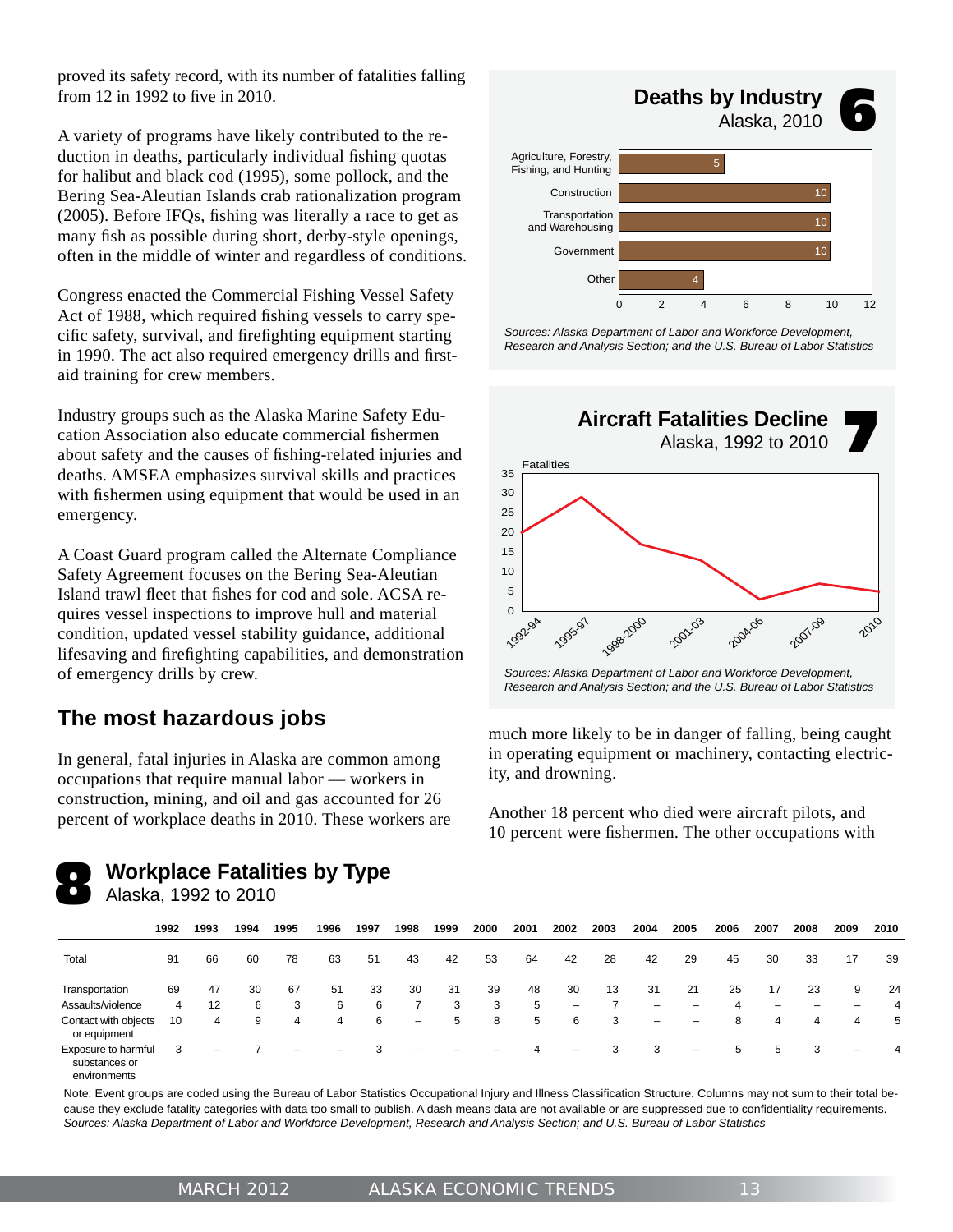

*Sources: Alaska Department of Labor and Workforce Development, Research and Analysis Section; and the U.S. Bureau of Labor Statistics*



*Sources: Alaska Department of Labor and Workforce Development, Research and Analysis Section; and the U.S. Bureau of Labor Statistics*

recorded deaths in 2010 included vehicle operators, protective service workers, and mining workers.

The overall occupational mix varies greatly between Alaska and the rest of the country. Fishermen and aircraft pilots represented 40 percent of all occupational fatalities in Alaska from 2003 to 2010, but less than 3 percent nationwide.

In the U.S. as a whole, occupations in transportation and the moving of materials had high rates along with those in construction and extraction.

#### **Vehicles the main cause of death**

Transportation accidents were the leading cause of workplace death in Alaska and nationwide in 2010, accounting for 61.5 percent in the state and 38.8 percent in the nation. (See Exhibits 8 through 10.) The key difference is that most were aircraft-related in Alaska, but were highway-related nationwide.

Alaska's size and lack of roads means more workers travel by boat and airplane than they do in the Lower 48. In Alaska, 66.7 percent of transportation accidents were aircraft-related in 2010, in contrast to just 8.6 percent nationwide. Water vehicle accidents (mainly boats) followed at 12.5 percent in Alaska and 2.9 percent nationwide.

Just 12.5 percent of transporation fatalities were highway-related in Alaska, but highway accidents were the main cause of death in the U.S. at 54.8 percent. Pedestrians hit by vehicles represented 15.7 percent of the U.S. total.

After vehicle accidents, "contact with objects or equipment" was the second-leading cause of death on the job in Alaska at 12.8 percent, and third nationally at 16.1 percent. This category includes those struck by falling objects and caught in equipment or collapsing structures.

Violence and assaults — which include suicide and animal attacks — and exposure to harmful substances or environments each made up 10 percent of workplace fatalities in Alaska in 2010. Exposure to harmful substances or environments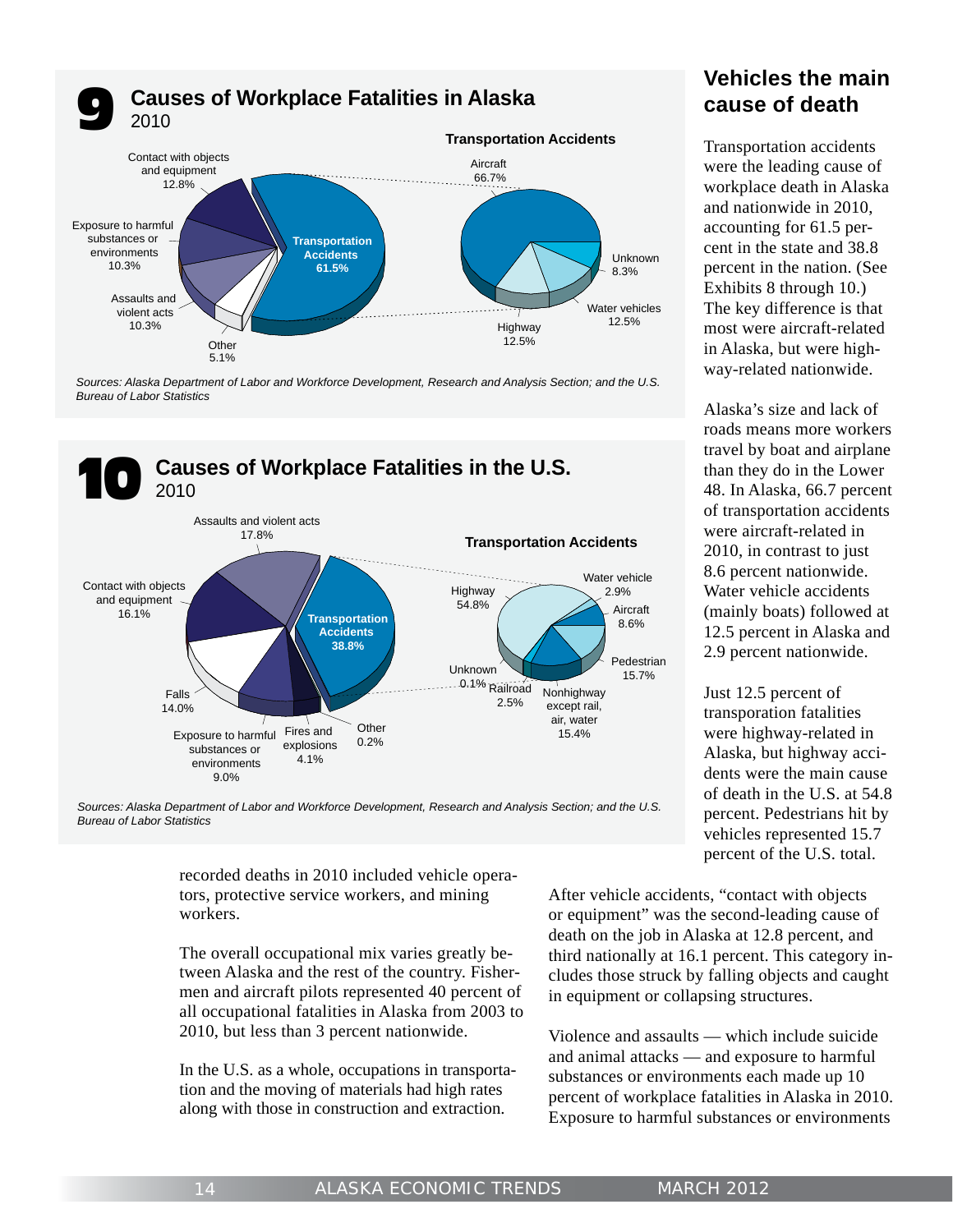represented 9 percent of workplace fatalities nationally.

U.S. workplace assaults have decreased over the years but were still a significant cause of death in 2010, at 18 percent.

#### **Notes**

The Alaska Department of Labor and Workforce Development's Research and Analysis Section publishes fatal and nonfatal workplace injury and illness information and tables for download on its Web site: labor.alaska.gov/research/index.htm. Click on "Occupational Information" on the blue menu bar at the top, then "Workplace Fatalities" or "Workplace Injuries and Illnesses." National data as well as information for all 50 states and the District of Columbia are available from the U.S. Bureau of Labor Statistics at www.bls.gov/iif/home.htm.

#### *Trends* **Index 2011**

#### **January**

Employment Forecast for 2011 Employment Scene: Unemployment rate at 8.0 percent in November

#### **February**

- Science, Technology, Engineering, and Math: Knowledge-based occupations in Alaska
- Changes in Unemployment Benefits: Eco nomic effects of bigger payouts and new maximum
- Employment Scene: Unemployment rate at 8.1 percent in December

#### **March**

- Social Assistance in the Private Sector: A small, seldom-examined industry with a large reach
- New ACS Data and the Census: How to use the American Community Survey
- How Alaskans Get to Work: A look at Ameri can Community Survey commuter data

#### **April**

- Juneau at a Glance: Government, natural resources buoy capital city
- Hiring on the Rise in Alaska: A look at pat terns and seasonality
- Civil Engineering in Alaska: Education, wages, and employment outlook
- Employment Scene: Unemployment rate at 7.6 percent in February

#### **May**

- The Cost of Living in Alaska: How it's mea sured, and how we compare
- Commutes Are Shorter in Alaska: Times vary widely around the state
- Employment Scene: Unemployment rate at 7.4 percent in March

#### **June**

- Leisure and Hospitality in Alaska: Eat, play, and stay
- The Makeup of Alaska's Population: 2010 Census release includes race, age
- Alaska's Personal Income in Top 10: Growth recovers somewhat in 2010
- Employment Scene: Unemployment rate at 7.3 percent in April

#### **July**

The *Trends* 100, 25th Edition: Alaska's Larg est Private Employers in 2010

Alaska's Registered Apprenticeships: Employ ers and workers make a solid investment

Employment Scene: Unemployment rate at 7.4 percent in May

#### **August**

- Alaska's Health Care Industry: Employment and costs continue their rapid rise
- 2011 Alaska Rental Survey: Costs around the state for various types of homes
- Employment Scene: Unemployment rate at 7.5 percent in June

#### **September**

- The Decade in Review: 2000 to 2010
- Green Jobs Come Into Focus: State's first comprehensive survey shows a growing role
- Employment Scene: Unemployment rate at 7.7 percent in July

#### **October**

- Gender and Earnings in Alaska: Women's earnings vary widely by occupation
- Alaska's \$49 Billion Economy: The makeup of the state's gross domestic product
- Employment Scene: Unemployment rate at 7.7 percent in August

#### **November**

- Fish Harvesting in Alaska: Survey provides updated estimates for 2010
- The Bristol Bay Region: Area relies on fishing, synthesis of modern and traditional
- Employment Scene: Unemployment at 7.6 percent in September

#### **December**

- Alaska Residential Construction: A look at the housing market and employment
- Alaska Career Ladder Branches Out: Up grade to lattice expands online job-seeking tool
- Employment Scene: Unemployment at 7.4 percent in October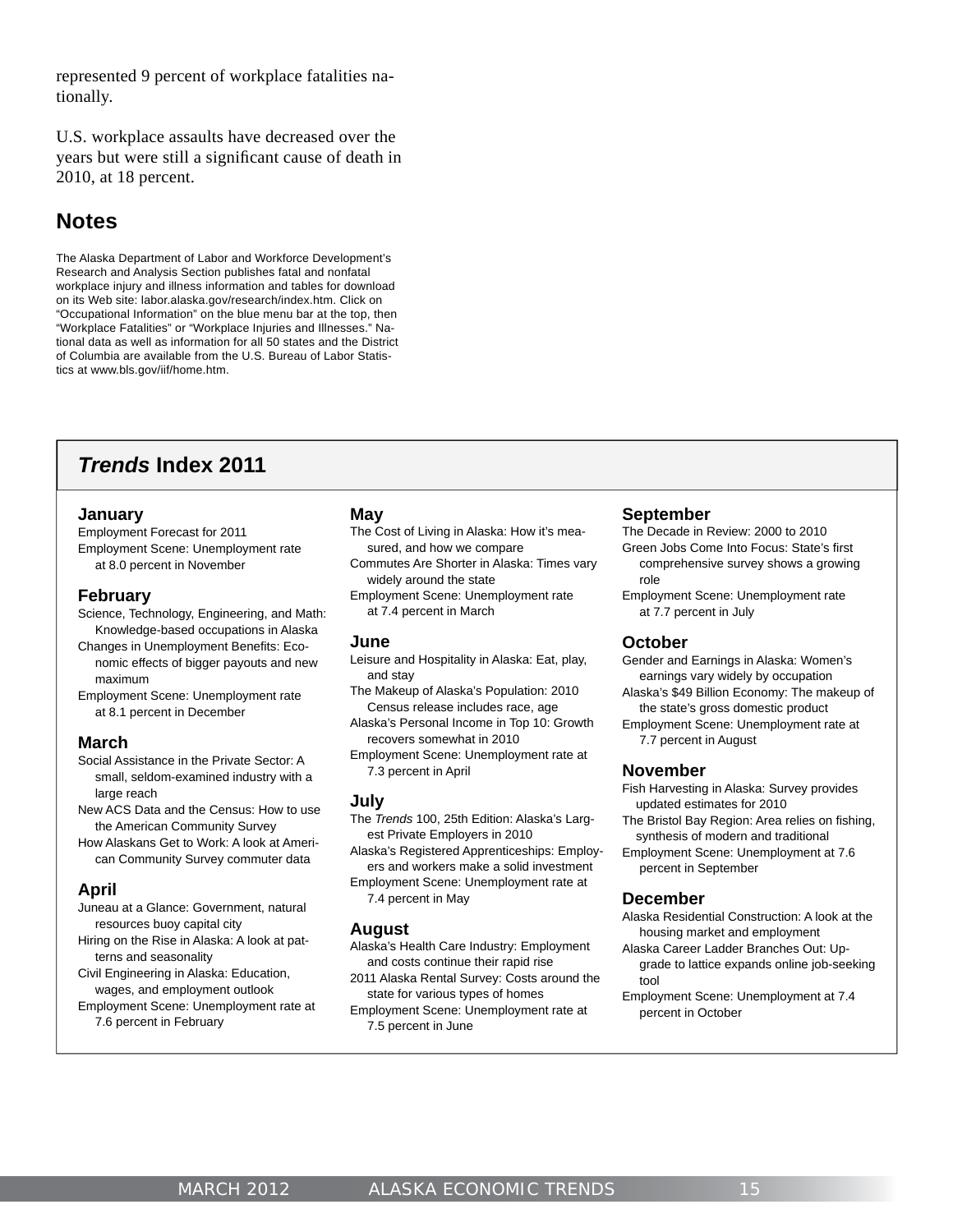## Employment Scene

What if Alaska had followed the U.S. recession pattern?

Economy watchers are now more than familiar vith how the Great Recession, which<br>began in December 2007 and ended in June<br>2009, goet the nation millions of jobs and pushed iar with how the Great Recession, which 2009, cost the nation millions of jobs and pushed the U.S. unemployment rate above 10 percent more than double its pre-recession level.

Alaskans are also likely to have heard, in *Alaska Economic Trends* and elsewhere, that the nation's worst downturn since the Great Depression in the 1930s did substantially less damage to the state's economy than it did to the to the country as a whole. $<sup>1</sup>$ </sup>

But explaining the difference between the severity of the U.S. recession and what Alaska experienced has been done more through adjectives and analogies than actual numbers. Exhibits 1 and 2 show the difference between Alaska's actual job numbers and unemployment rates over the last several years and how they would have looked if the state had mirrored national percent changes.

#### **Two labor market indicators**

The job numbers and unemployment rate are in-

**How a Severe Recession May Have Looked**<br>Alaska jobs, 2005 to 2011



Alaska employment if state had mirrored national pattern



#### **Numbers delayed each February**

Because of the annual benchmarking and revision process, the data the Department of Labor typically uses to generate the monthly unemployment rate and job numbers were not available before publication of this month's *Trends*. The department will release two months' employment statistics and unemployment rates in March: the January 2012 rate on March 13 and the February rate on March 23.

fluential and closely watched. Nationally, they move the stock market, drive policy decisions, and influence consumer confidence. At the state level, the two indicators are the best overall gauge of an economy's health compared to other states and the nation, and also compared to the state's history.

#### **Loss of 1,000 jobs versus 18,000**

In 2009, Alaska lost jobs for the first time in more than two decades — but if the magnitude of the state's losses had matched the nation's, the dip

of 1,000 jobs would have been a much more severe 14,000. What's more, they would have been preceded by a loss of 2,000 jobs in 2008 and followed by an additional loss of 2,000 in 2010. (See Exhibit 1.)

To give context to those numbers, Alaska lost about 20,000 jobs during its deep recession of 1986 and 1987.

Then, the red-hot economy of the early 1980s, fueled by Prudhoe Bay oil production and a dramatic rise in state spending, cooled abruptly when oil prices fell and the construction, banking, and real estate industries contracted harshly. Between 1985 and 1989, Alaska's population dropped by 44,000 and the construction industry alone lost 10,000 jobs.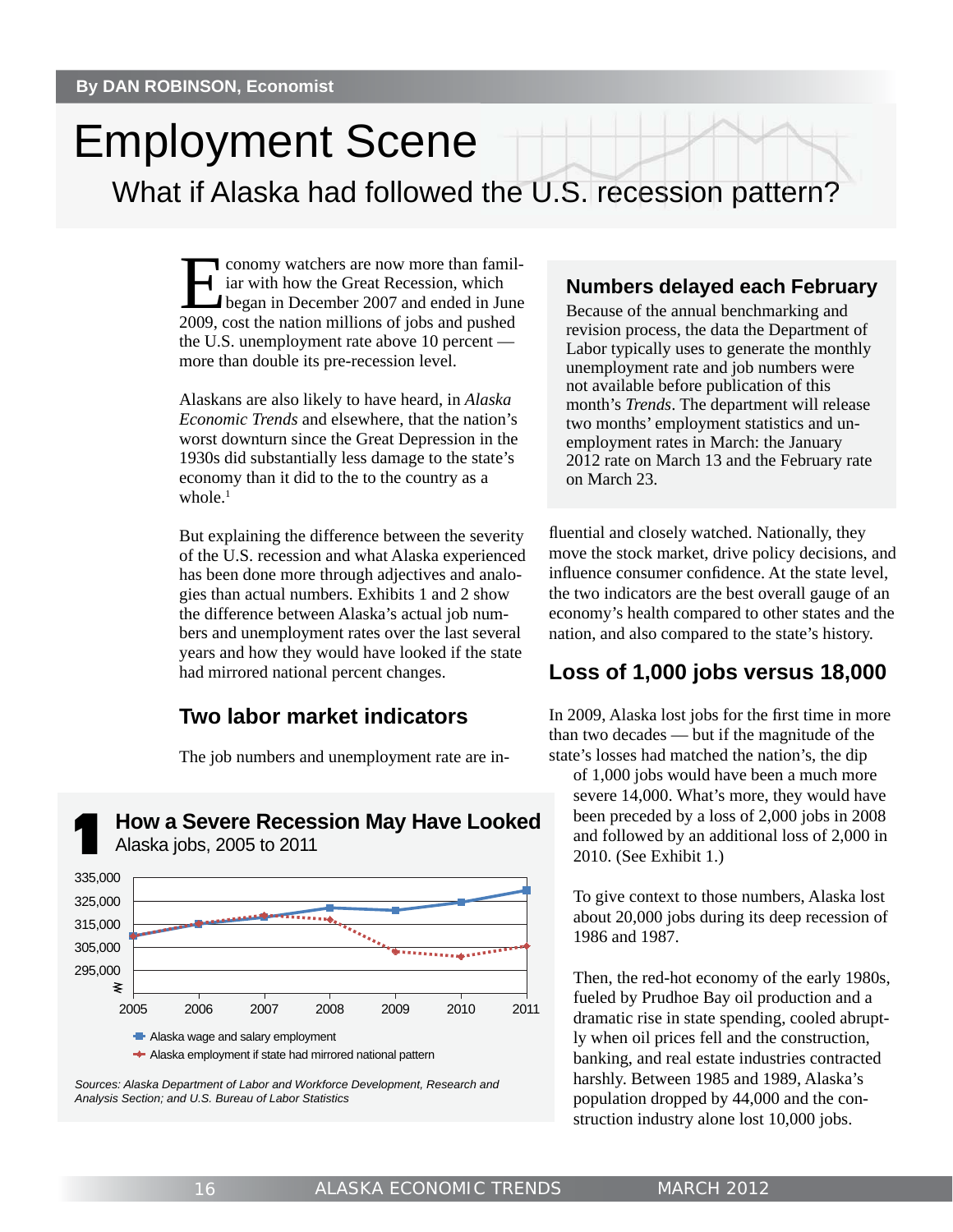Although the loss of 20,000 jobs in the 1980s is not significantly more than the 18,000 Alaska would have shed during the recent recession if its declines mirrored national percentages, the state's job count was about 100,000 smaller then than it is today. In other words, as difficult as the job losses would have been for Alaska, they still would have been milder than the percentage losses from the 1986-87 state recession.

#### **Rate increase pales in comparison**

**Alaska's Rate Would Have Topped 13 Percent** Unemployment, 2005 to 2011 2



*Sources: Alaska Department of Labor and Workforce Development, Research and Analysis Section; and U.S. Bureau of Labor Statistics*

Alaska's unemployment rates also rose noticeably in 2008 and 2009, but if the increases had matched the nation's, the state's

unemployment rate would have soared to more than 13 percent in 2009 and still top 11 percent. (See Exhibit 2.) Instead, Alaska is in the unprecedented position of having noticeably lower rates than the U.S. for three years and counting.

But if history is a guide, the state's unemployment rate would not have climbed quite that high, because job loss in the 1980s recession and the period following completion of the Trans-Alaska Oil Pipeline in the 1970s led to a combination of population loss and higher unemployment. On the whole, Alaska has one of the nation's most migratory populations, and it is much easier to move from state to state than it is from country to country, making unemployment rates in Alaska less firmly connected to the job numbers than they are for the U.S.

#### **Parts of Alaska have much higher rates**

Despite relatively low unemployment rates for the state as a whole — 7.5 percent on average in 2011 — many of the state's boroughs and census areas are struggling with much higher rates.

That theme of a relatively healthy statewide economy with challenging economic conditions in many of the state's rural areas has persisted for decades. Thirteen of the state's 29 boroughs and cen-



*Sources: Alaska Department of Labor and Workforce Development, Research and Analysis Section; and U.S. Bureau of Labor Statistics*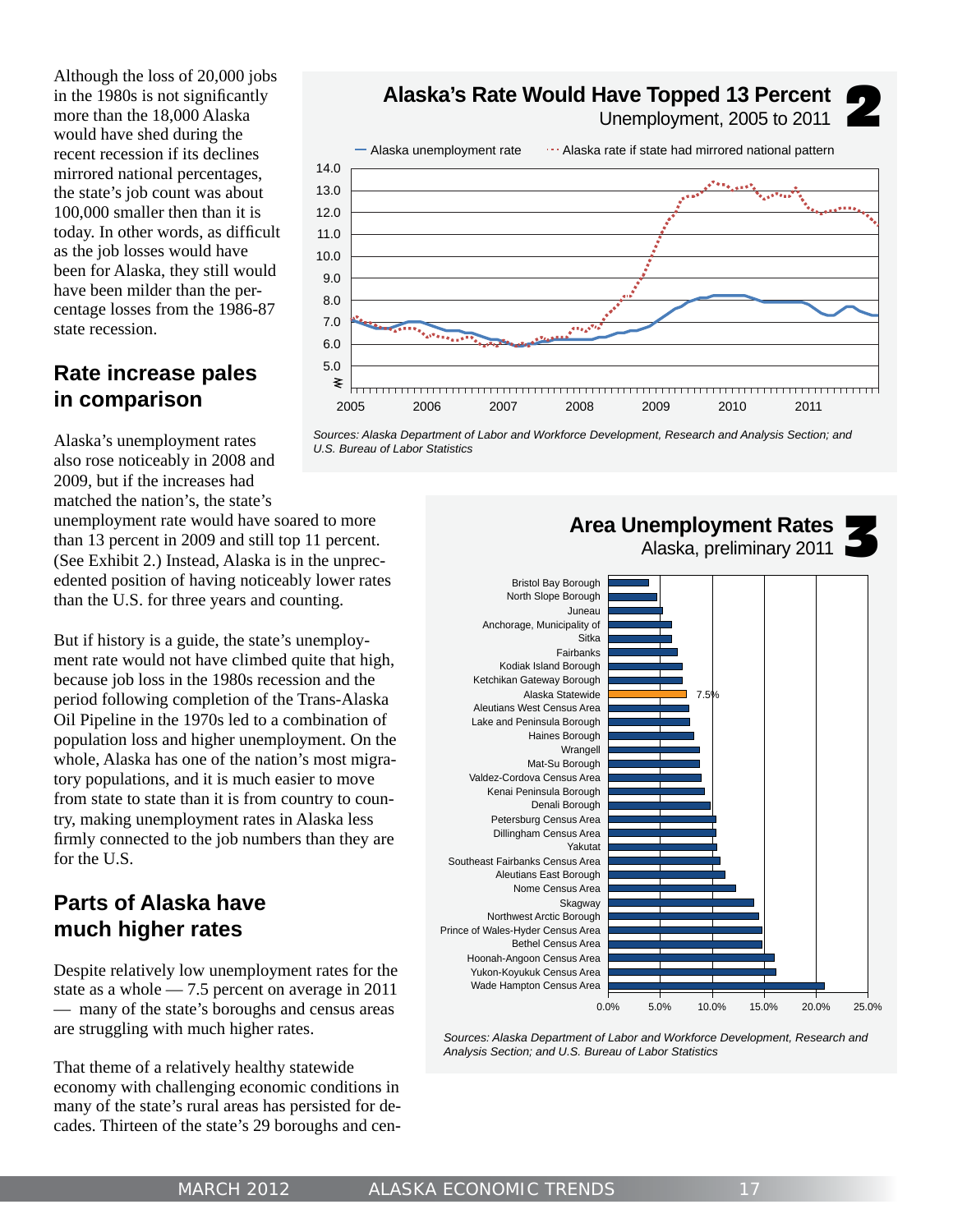## **Alaska's Winter Rates Especially High**<br>
4 Unemployment in December and August, 2011

#### **Highest Unemployment Rates in U.S. December 2011** (preliminary)

|              |                                         |         | Labor Force Unemployed | Rate  |
|--------------|-----------------------------------------|---------|------------------------|-------|
| 1            | Imperial County, CA                     | 75,250  | 20,166                 | 26.8% |
| $\mathbf{2}$ | Aleutians East Borough, AK              | 799     | 212                    | 26.5% |
| 3            | <b>Skagway Borough/Municipality, AK</b> | 563     | 149                    | 26.5% |
| 4            | Colusa County, CA                       | 11,414  | 2,664                  | 23.3% |
| 5            | Yuma County, AZ                         | 91,429  | 21,146                 | 23.1% |
| 6            | Hoonah-Angoon Census Area, AK           | 856     | 184                    | 21.5% |
| 7            | Wade Hampton Census Area, AK            | 2,632   | 565                    | 21.5% |
| 8            | Denali Borough, AK                      | 857     | 183                    | 21.4% |
| 9            | <b>Aleutians West Census Area, AK</b>   | 2,206   | 437                    | 19.8% |
| 10           | Hancock County, GA                      | 2,877   | 558                    | 19.4% |
| 11           | Sutter County, CA                       | 42,555  | 8,196                  | 19.3% |
| 12           | Clay County, MS                         | 7,111   | 1,357                  | 19.1% |
| 13           | Scott County, TN                        | 8,079   | 1,516                  | 18.8% |
| 14           | Merced County, CA                       | 103,694 | 19,410                 | 18.7% |
| 15           | Siskiyou County, CA                     | 17,899  | 3,281                  | 18.3% |
| 16           | Mackinac County, MI                     | 4,932   | 901                    | 18.3% |
| 17           | Baraga County, MI                       | 3,787   | 685                    | 18.1% |
| 18           | Montmorency County, MI                  | 3,595   | 644                    | 17.9% |
| 19           | Marion County, SC                       | 12,201  | 2,186                  | 17.9% |
| 20           | Trinity County, CA                      | 4,777   | 850                    | 17.8% |
|              |                                         |         |                        |       |

#### **Highest Unemployment Rates in U.S. August 2011**

|                |                              |        | Labor Force Unemployed | Rate  |
|----------------|------------------------------|--------|------------------------|-------|
| 1              | Imperial County, CA          | 78,484 | 25,473                 | 32.5% |
| 2              | Yuma County, AZ              | 97,840 | 28,638                 | 29.3% |
| 3              | Menominee County, WI         | 1,793  | 391                    | 21.8% |
| $\overline{4}$ | <b>Wilcox County, AL</b>     | 3,345  | 725                    | 21.7% |
| 5              | Wade Hampton Census Area, AK | 2,632  | 559                    | 21.2% |
| 6              | Hancock County, GA           | 2,897  | 577                    | 19.9% |
| 7              | Marion County, SC            | 12,682 | 2,527                  | 19.9% |
| 8              | Scott County, TN             | 8,074  | 1,587                  | 19.7% |
| 9              | Allendale County, SC         | 3,367  | 649                    | 19.3% |
| 10             | Martinsville city, VA        | 6,009  | 1,149                  | 19.1% |
| 11             | Perry County, AL             | 3,627  | 689                    | 19.0% |
| 12             | Jenkins County, GA           | 2,459  | 463                    | 18.8% |
| 13             | Yuba County, CA              | 29,409 | 5,466                  | 18.6% |
| 14             | Marlboro County, SC          | 11,599 | 2,162                  | 18.6% |
| 15             | Zavala County, TX            | 4,052  | 749                    | 18.5% |
| 16             | Dallas County, AL            | 15,360 | 2,818                  | 18.3% |
| 17             | Clay County, MS              | 7,243  | 1,325                  | 18.3% |
| 18             | Holmes County, MS            | 7,123  | 1,300                  | 18.3% |
| 19             | Santa Cruz County, AZ        | 18,749 | 3,420                  | 18.2% |
| 20             | Hendry County, FL            | 16,199 | 2,945                  | 18.2% |

*Sources: Alaska Department of Labor and Workforce Development, Research and Analysis Section; and U.S. Bureau of Labor Statistics*

sus areas had average 2011 unemployment rates above 10 percent and well above the national average. Three census areas' rates topped 15 percent. (See Exhibit 3.)

In fact, during December, six of the nation's 10 highest county-level unemployment rates were in Alaska. (See Exhibit 4). Part of the explanation is Alaska's dramatic seasonality. Skagway and the Denali Borough in particular are entirely different economies in the summer than in the off-season. During August, only Alaska's Wade Hampton Census Area was on the list of the nation's 20 highest unemployment rates.

It's also worth noting that Alaska's sparsely populated and heavily seasonal areas present special statistical challenges. As a result, the rates have much larger margins of error than the rates for larger places such as Anchorage or Fairbanks, or for California's Imperial County, which topped the list of the nation's highest unemployment rates in both December and August.

#### **Alaska has more extremes**

Alaska's size and variety of economic conditions distinguish it from other resourcerich states to which it is often compared. December unemployment rates in Wyoming at the county level, for example, were all in the range of 3 to 8 percent and in North Dakota they were between 3 and 9 percent.

In contrast, Alaska's December rates ranged from a low of 4.4 percent in the North Slope Borough to a high of 26.5 percent in Skagway and the Aleutians East Borough. In that respect, Alaska has slightly more in common with Louisiana and Texas, which also have important oil and gas sectors. Both of those states had county-level unemployment rates in December that ranged from 3 to 13 percent.

#### **Notes**

1 For more on why the recent recession didn't affect Alaska as severely as most other states, see "Decade in Review" in the September 2011 issue of *Trends*, and "Alaska's \$49 Billion Economy" in the October issue.